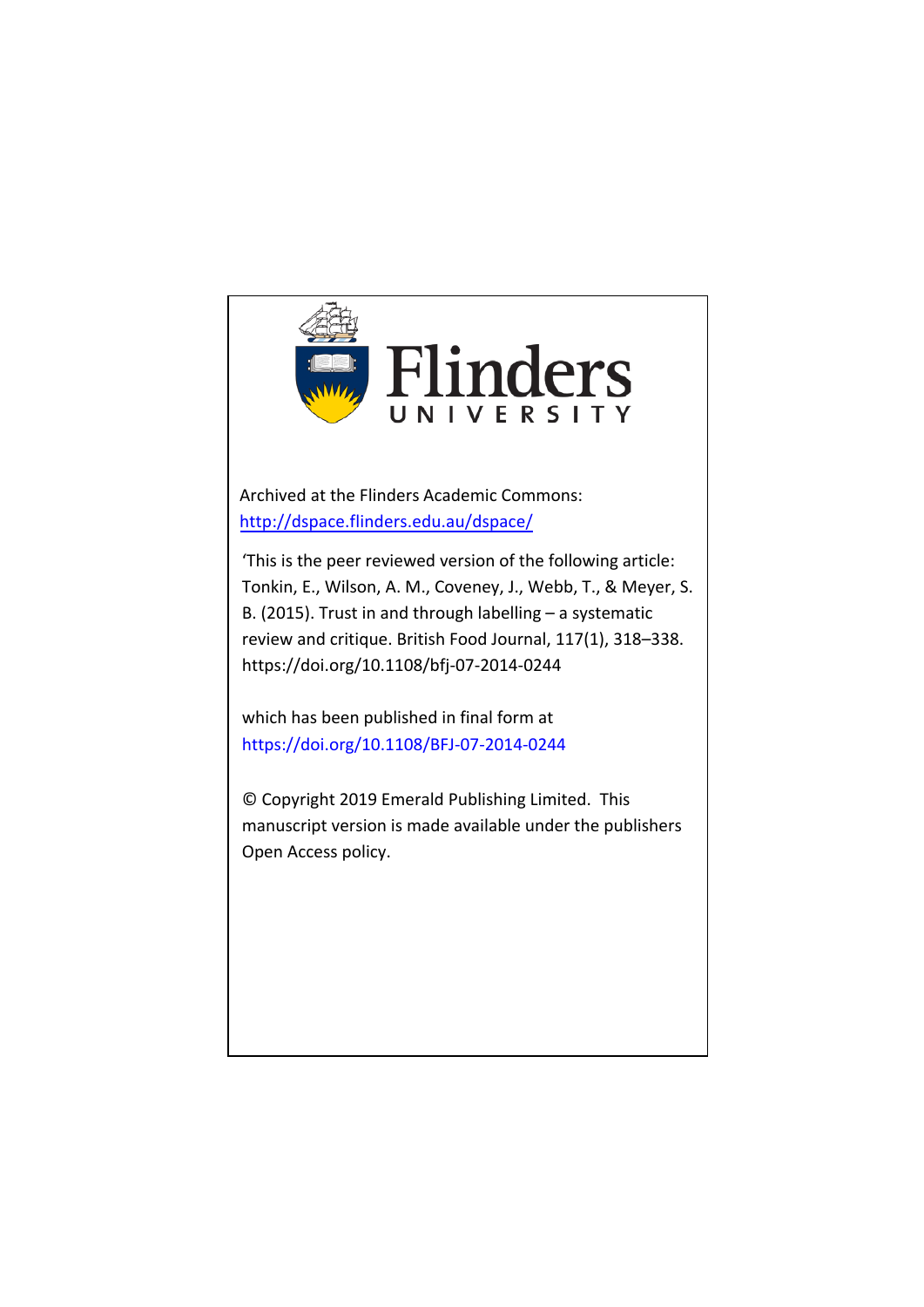### **Trust in and through labelling – a systematic review and critique**

Emma Tonkin\*<sup>1</sup> Annabelle M Wilson<sup>1</sup> John Coveney<sup>1</sup> Trevor Webb<sup>2</sup> Samantha B Meyer<sup>3</sup> \*corresponding author

<sup>1</sup> Discipline of Public Health, Flinders University of South Australia, Adelaide, Australia <sup>2</sup> Behavioural and Regulatory Analysis Section, Food Standards Australia New Zealand, Canberra, Australia <sup>3</sup> School of Public Health and Health Systems, University of Waterloo, Waterloo, Canada

Corresponding author Discipline of Public Health GPO Box 2100 Adelaide South Australia 5001 Phone: +61 8 7221 8451 Fax: +61 8 7221 8424 Email: [emma.tonkin@flinders.edu.au](mailto:emma.tonkin@flinders.edu.au)

# **ABSTRACT**

**Purpose** – Distrust of conventional food supply systems impacts consumer food choice. This in turn has implications for consumer nutrition outcomes and acceptance of expert advice regarding food and health. The research exploring consumer trust is found across a broad range of research streams, and is not cohesive in topic or approach. The purpose of this paper is to synthesise the disparate literature exploring the interaction between food labelling and consumer trust to determine what is known, and gaps in knowledge regarding food labelling and consumer trust.

**Design/methodology/approach** – A systematic search of trust and food labelling literature was conducted, with study results synthesised and integrated. Studies were then critically analysed for the conceptualisation of the consumer, the label, and their interaction with a framework developed using social theories of trust.

**Findings** – In total, 27 studies were identified. It was found that not only is the current literature predominantly atheoretical, but the conceptualisation of labelling has been limited.

**Research limitations/implications** – Further empirical research is needed to enable a more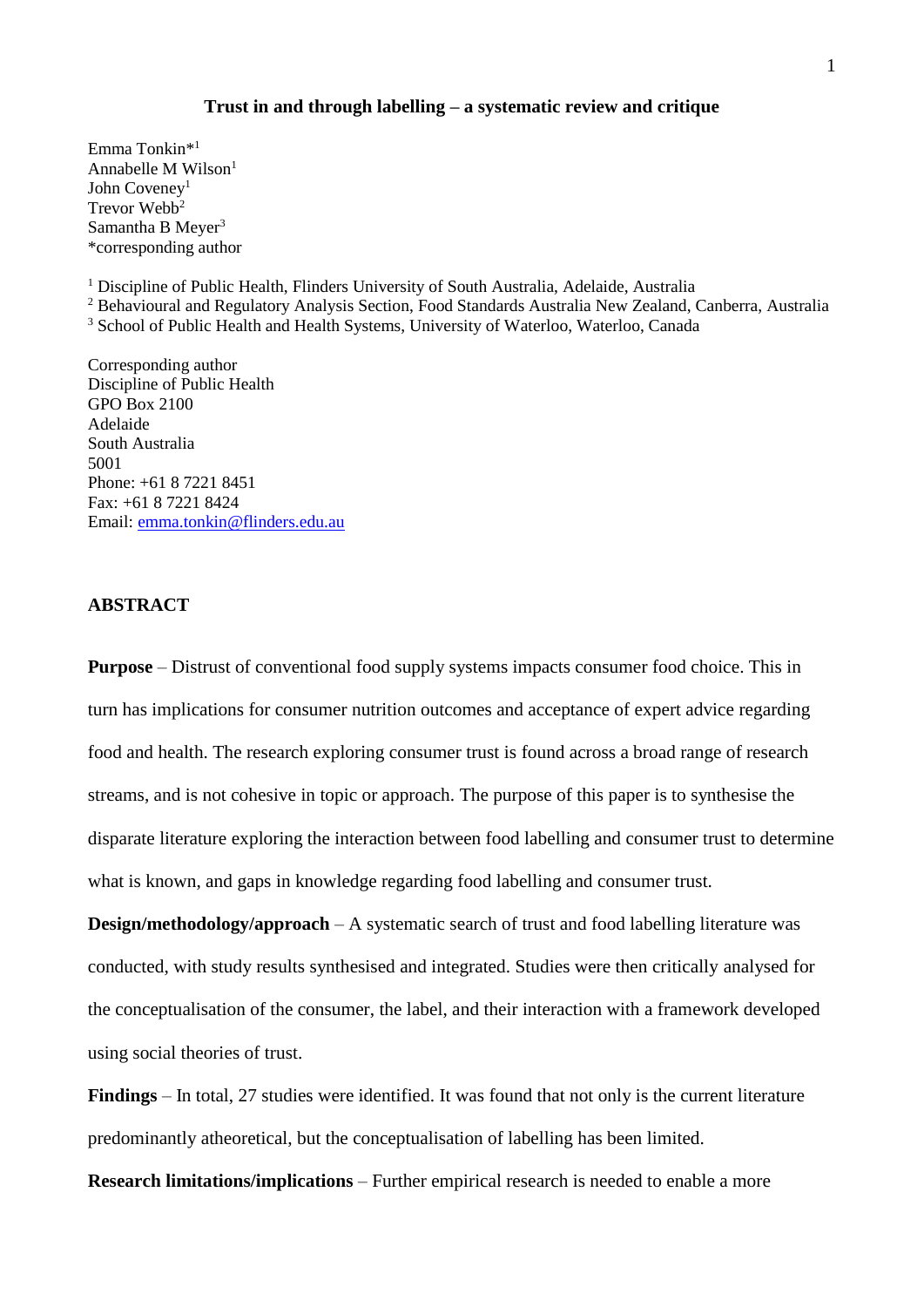comprehensive understanding of the role food labelling plays in influencing consumer trust in food systems.

**Originality/value** – This research develops a conceptualisation of the dual roles food labelling may play in influencing consumer trust in food systems. It distinguishes between trust in food labelling itself, and the trust consumers develop in the food supply system through food labelling. The novel theoretical model and synthesis provide a foundation upon which future research may be conducted.

**Keywords:** Social theory, Confidence, Trust, Food labelling, Food supply, Food systems

# **INTRODUCTION**

Food labelling is positioned at the interface of the consumers' point of purchase and the regulation and functioning of the market [\(Kolodinsky, 2012\)](#page-29-0). It is therefore a highly prized opportunity to impart information at the exact moment of food choice [\(Verbeke, 2005\)](#page-31-0). The awareness of labelling as a direct line of communication with consumers has led to a proliferation of information on food labelling from retailers, producers, public health bodies, regulators and third-party certifiers. Food packages are crowded with labels, defined here as any information printed on a food package. Examples of labels include marketing claims, nutrition information panels, allergen information boxes, date marking, use and storage information, nutrient content claims, health claims, country of origin labelling, and an ever-growing number of labels relating to ethical and moral production and consumption - fair-trade, organic, sustainably produced and carbon footprint labels [\(Sirieix et al.,](#page-31-1)  [2013\)](#page-31-1). These last are, herein, collectively referred to as 'certification labels'. The roles played by labels are diverse, from encouraging sustainable production through harnessing consumer purchasing power and green consumerism [\(Sonderskov and Daugbjerg, 2011\)](#page-31-2), to facilitating healthy food choices [\(Grunert and Wills, 2007\)](#page-28-0) and product differentiation and marketing [\(Einsiedel, 2002\)](#page-27-0). Thus in their interaction with labelling, consumers must interpret the many different messages labelling communicates concurrently, from numerous messengers with varying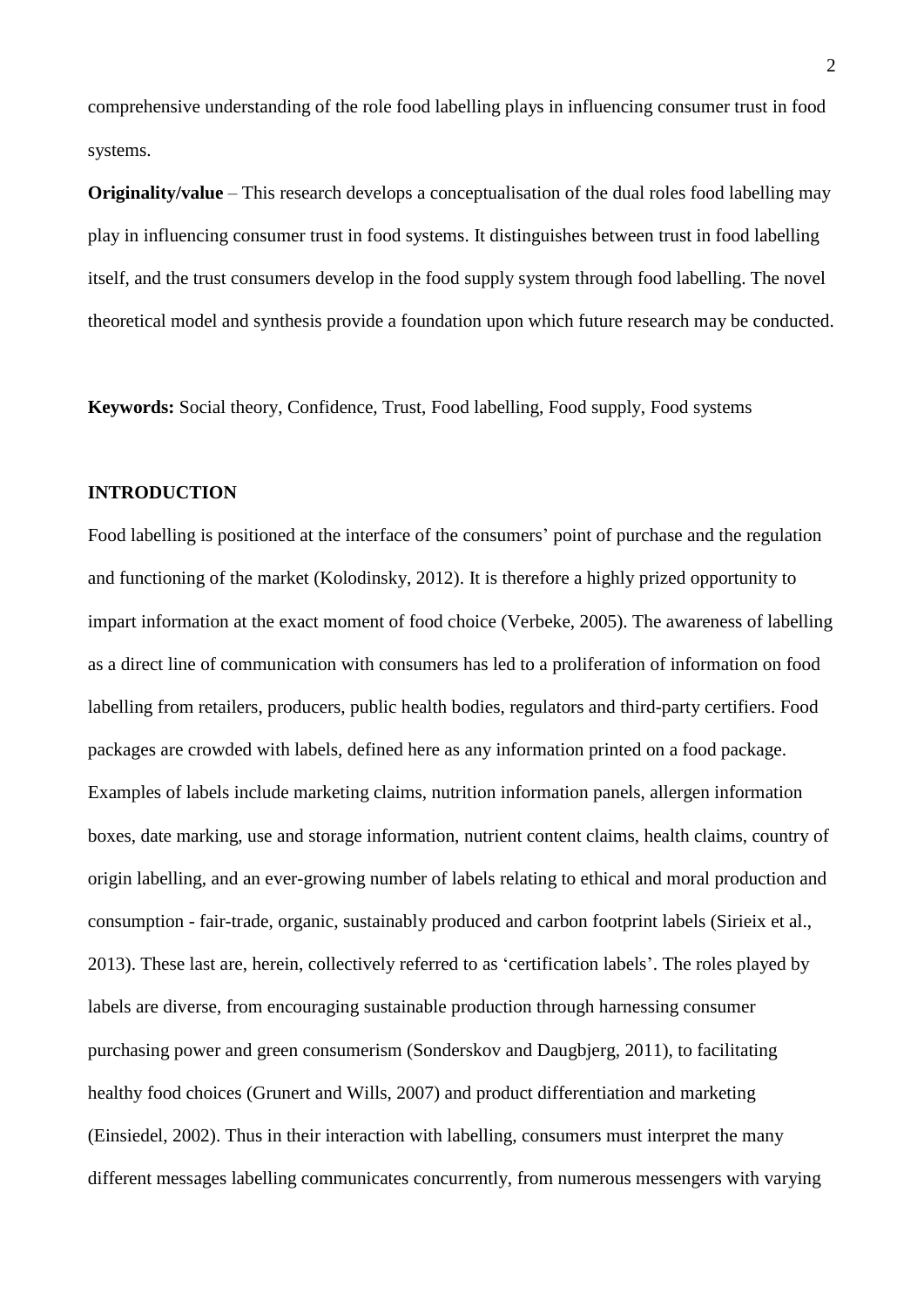motivations. In addition to this, theoretical literature suggests that food labelling may play a more complex role in the interaction between food systems and consumers than what is suggested in current research, potentially as a symbol of shared values, norms and expectations [\(Bildtgard,](#page-26-0)  [2008\)](#page-26-0). Beyond communicating the literal messages of food labels, labelling may provide consumers with the opportunity to see into and make judgements about the system's actors and function. Food labelling provides a channel for communication between the food system and consumers, in the absence of a face-to-face encounter. As such, there is increasing recognition of the potential for food labelling to address social policy issues, in particular distrust in food regulatory and supply systems [\(Blewett et al., 2011\)](#page-27-1). Food labelling may support or undermine consumer expectations of technical competence and fiduciary responsibility from the actors and system behind labelling, and therefore influence trust [\(Barber, 1983\)](#page-26-1). That is, consumers expect that food systems function technically well and in their best interests, with food labelling providing the visual assurance, or otherwise, of this. Issues of consumer distrust are said to have come about through historical changes to food supply systems resulting in information asymmetry between consumers and producers [\(Eden et al., 2008a\)](#page-27-2). Various food scares and scandals have thrown further doubt on the integrity of food supply systems.

This distrust has consequences for consumer decision making, having a direct impact on individual food choice and acceptance of expert advice [\(Williams et al., 2004,](#page-32-0) [Coveney, 2008\)](#page-27-3). Dietary intake patterns and therefore nutritional status are affected by the avoidance of foods considered to be unsafe or risky. When these foods are from core food groups essential nutrients can be marginalised, compromising health (Coveney 2008). Further, [Ekici \(2004\)](#page-28-1) showed that consumers who were most distrustful of conventional food systems relied on alternative food supply markets, such as farmers markets and local produce. While of itself engagement with alternative food markets is not necessarily a problem, there can be unintended consequences. For example, the choice to consume unpasteurized milk, reportedly in some consumer groups related to distrust in conventional agriculture and governments, is known to result in occasional cases of food poisoning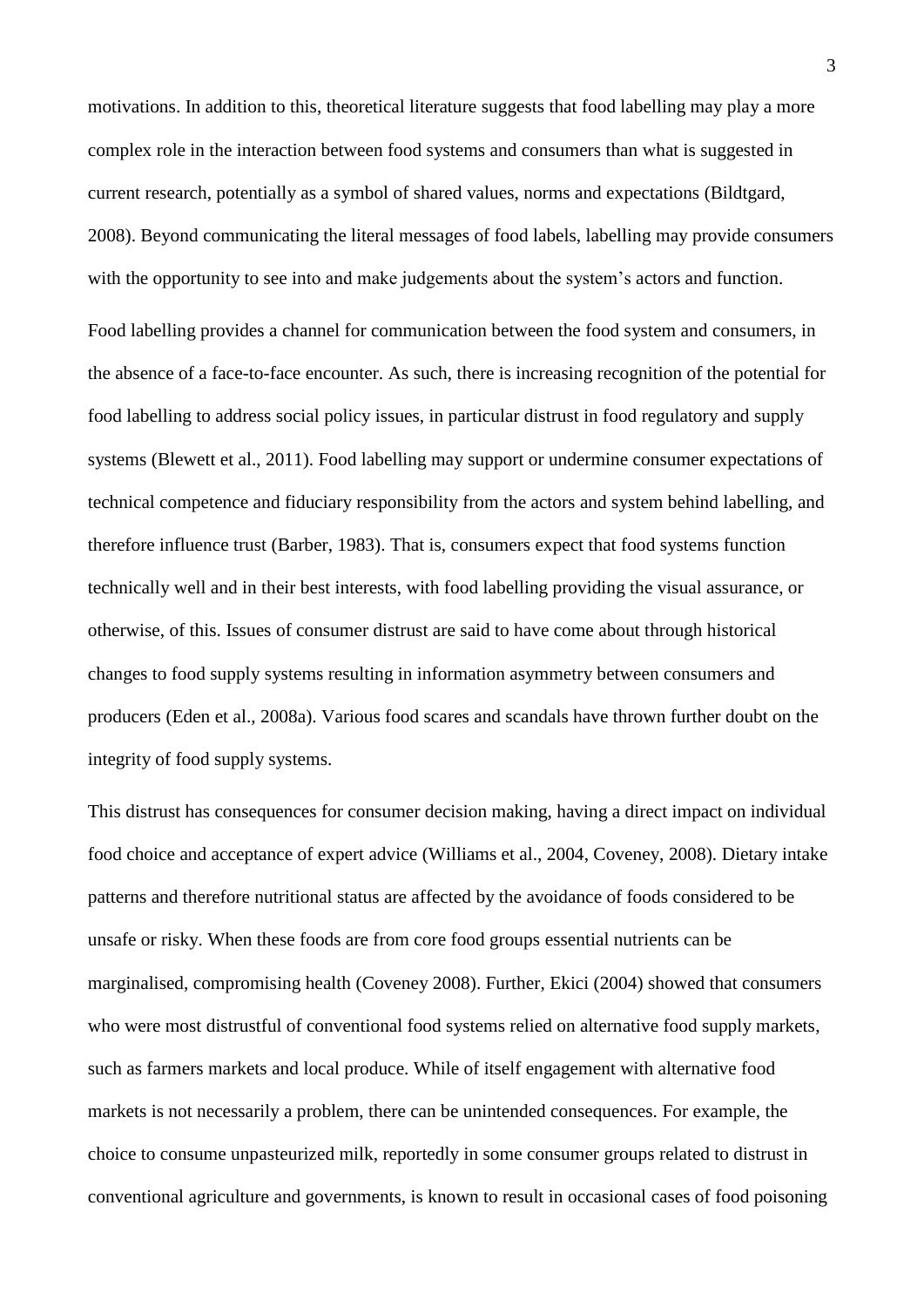[\(Jay-Russell, 2010\)](#page-29-1). A notable explicit case is distrust in tap water chlorination and fluoridation being identified as a contributing factor in the movement towards drinking bottled water. Although viewed as innocuous by consumers, it has been suggested to be contributing to rising childhood dental caries [\(Cochrane et al., 2006\)](#page-27-4). Accordingly, the capacity of food labels to engender trust and confidence has been provided as rationale for a number of policy positions in Europe [\(Einsiedel,](#page-27-0)  [2002\)](#page-27-0) and Australia [\(Blewett et al., 2011\)](#page-27-1). Therefore, developing an understanding of and evaluating the trust judgements formed by consumers through interaction with labelling is essential. Policy relating to food labelling is fiercely contested and controversial; legislation is bargained and negotiated between the triumvirate of consumers, industry and government [\(Kolodinsky, 2012\)](#page-29-0). Policy makers and regulators look to research to guide their policy decisions, however in this area are likely to find the literature ambiguous. Some research has explored consumer trust and food labelling; however this work has been disparate, cross-disciplinary (consumer studies, public understanding of science research, public health and nutrition research and business and marketing studies), and thus non-cohesive in topic or approach. The understanding of the relationship between food labelling and trust is therefore far from complete. No review has been conducted investigating what is known about food labelling and consumer trust, nor has a thorough critique of the way this topic has been approached by researchers.

This review aims to integrate the work from diverse research streams to determine what is known, and gaps in knowledge regarding food labelling and consumer trust. The objectives are therefore:

- 1. to synthesise the peer-reviewed literature examining the interaction between consumers and food labelling in relation to trust, and
- 2. to conduct a critical analysis of how consumers and food labelling have been conceptualised in this literature to date.

As the central focus of this relationship is trust, social theories of trust can provide a firm basis from which to explore the role of food labelling in influencing consumer trust in the food system.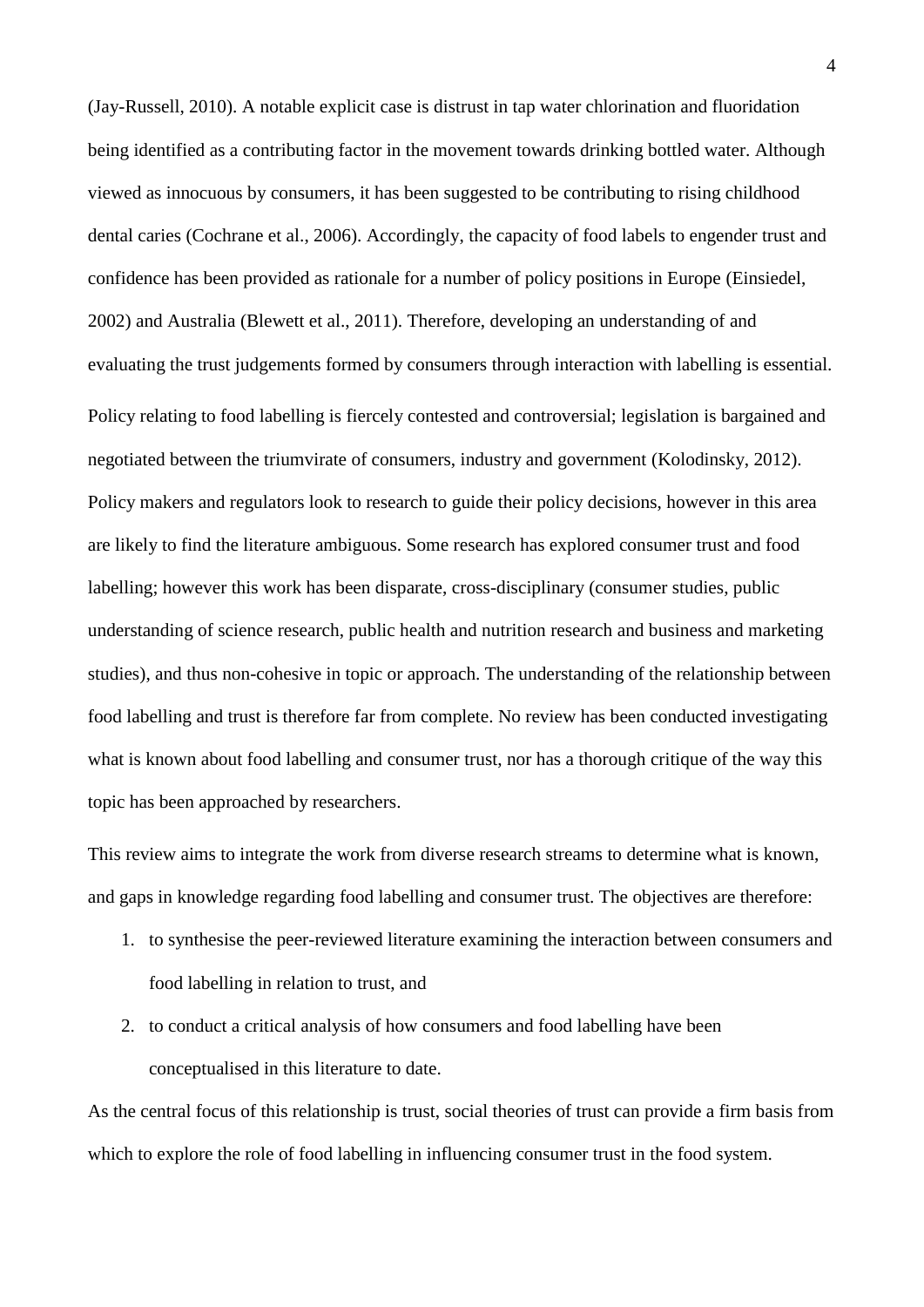In the first section an entirely novel theoretical model for conceptualising consumer trust in relation to food labelling utilising social theories of trust is proposed. This theoretical model has two components, a conceptualisation of trust judgements made by consumers in interaction with food labelling, and an analytical framework for identifying the contextual factors influencing these judgements. This innovative theoretical model provides deep and unique insight into the dimensions of the trust judgements made by consumers in and through food labelling.

Herein we provide a description of the search and review methods employed and subsequently a summary of characteristics of included studies. Findings of included studies of relevance to this discussion are then synthesised, and the aforementioned theoretical model is used to provide a critical examination of the literature exploring consumer trust and food labelling. Finally, the implications of the findings for research and policy are discussed, demonstrating the importance of the novel insights provided by the theoretical model and providing a platform for future research.

### **THEORETICAL MODEL**

Social theory provides a framework for investigating specific aspects of everyday experiences and phenomena. Theories draw together a set of abstract concepts that can be operationalised to further understand the aspect of lived experience to be investigated [\(Punch, 2005\)](#page-30-0). There is an extensive body of sociological literature devoted to the understanding of trust, how it is built and how it is maintained. Very broadly, this work distinguishes between trust among people (interpersonal or 'facework') and trust in societal institutions and systems (institutional or 'faceless') [\(Misztal, 1996\)](#page-30-1). Niklas Luhmann and Anthony Giddens are key theorists in the area of institutional trust, making their work of particular relevance to the current discussion of trust and food systems. The following section separates the conceptualisation of trust in relation to food labelling into two parts. It begins with a conceptualisation of the trust judgements made by consumers through their interaction with labelling, followed by a discussion of the factors that influence these trust judgements. Through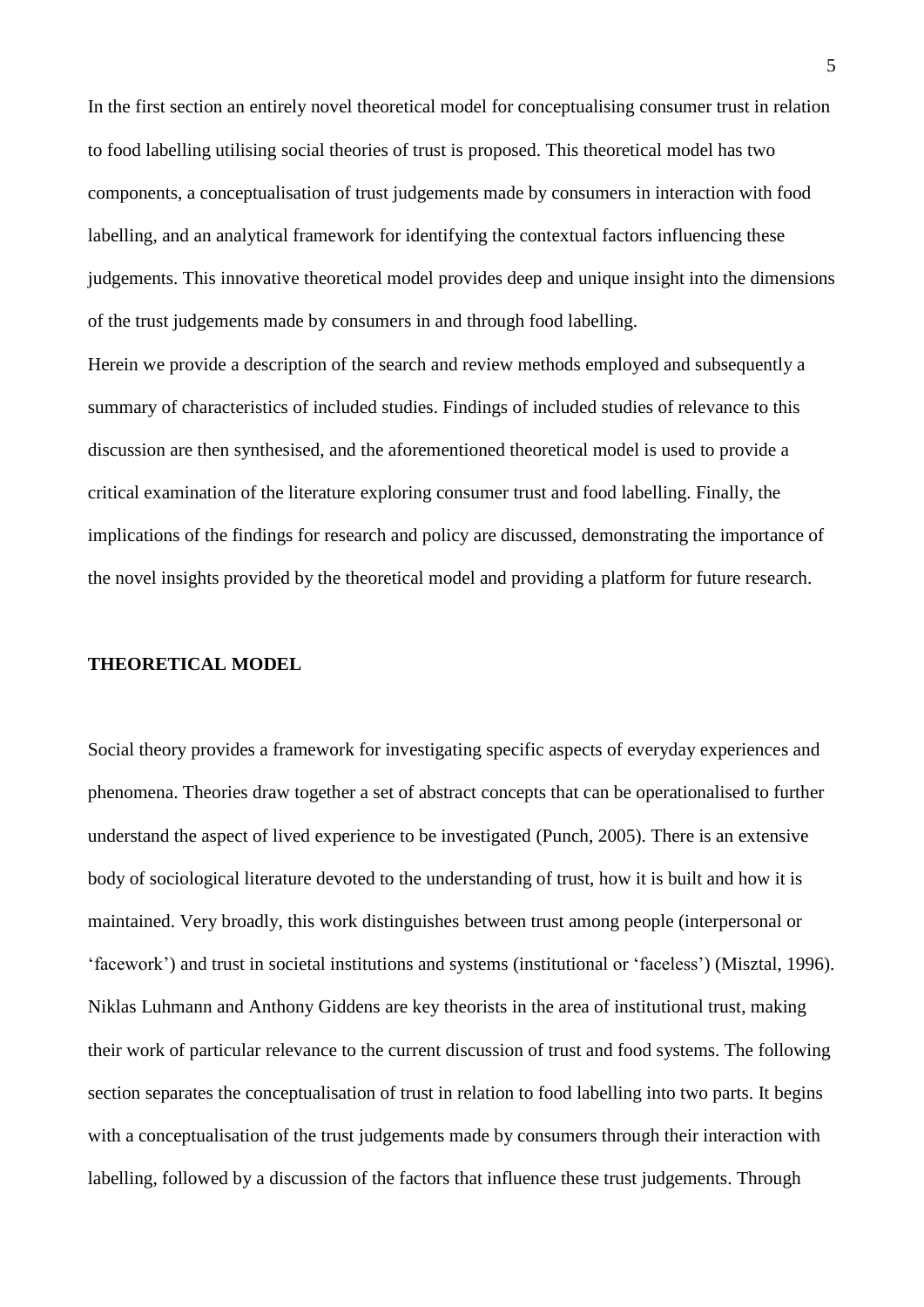these discussions, the model for our critical analysis and review of the extant literature of trust in relation to food labelling emerges.

## **Conceptualisations of trust in relation to food labelling**

Insert Figure 1 about here \_\_\_\_\_\_\_\_\_\_\_\_\_\_\_\_\_\_\_\_\_

\_\_\_\_\_\_\_\_\_\_\_\_\_\_\_\_\_\_\_\_\_

Figure 1 graphically presents an interpretation of the different trust judgements made by consumers in relation to food labelling; it defines where trust is actually being placed. The theoretical basis for this figure is driven by the abstract trust theories of Giddens [\(1990\)](#page-28-2) and Luhmann [\(1979\)](#page-29-2), and extensions of their theories as related to food labelling by Bildtgard [\(2008\)](#page-26-0). The central purpose of this figure is to delineate the different trust judgements made by consumers in their interaction with food labelling; that is, it identifies that consumers can place trust *in* labelling, but can also develop trust in the food system, system actors and system governance because of, or *through,* food labelling. This separation of how food labelling functions with respect to trust (in or through) is novel and timely, as international governments seek to enhance consumer trust in food systems with sparse resources; it provides a new means for research to inform policy makers regarding which areas to direct those resources for greatest efficacy.

In figure 1, the trust consumers place in the literal message of the label or logo is categorised as trust *in* the label/logo message. This type of trust judgement centres around the belief in the truth of the message as it relates to that product and is influenced by consumer and label/product characteristics (to be detailed further below). Importantly, trust in the label message is seen as possible only if the messenger is trusted with regard to this information, as trust is a three-part relation [\(Hardin, 2001,](#page-28-3) [Barbalet, 2009\)](#page-26-2). Here the messenger is conceptualised as a 'label characteristic'; for example the messenger being 'Tesco' is a characteristic of the UK 'Nurture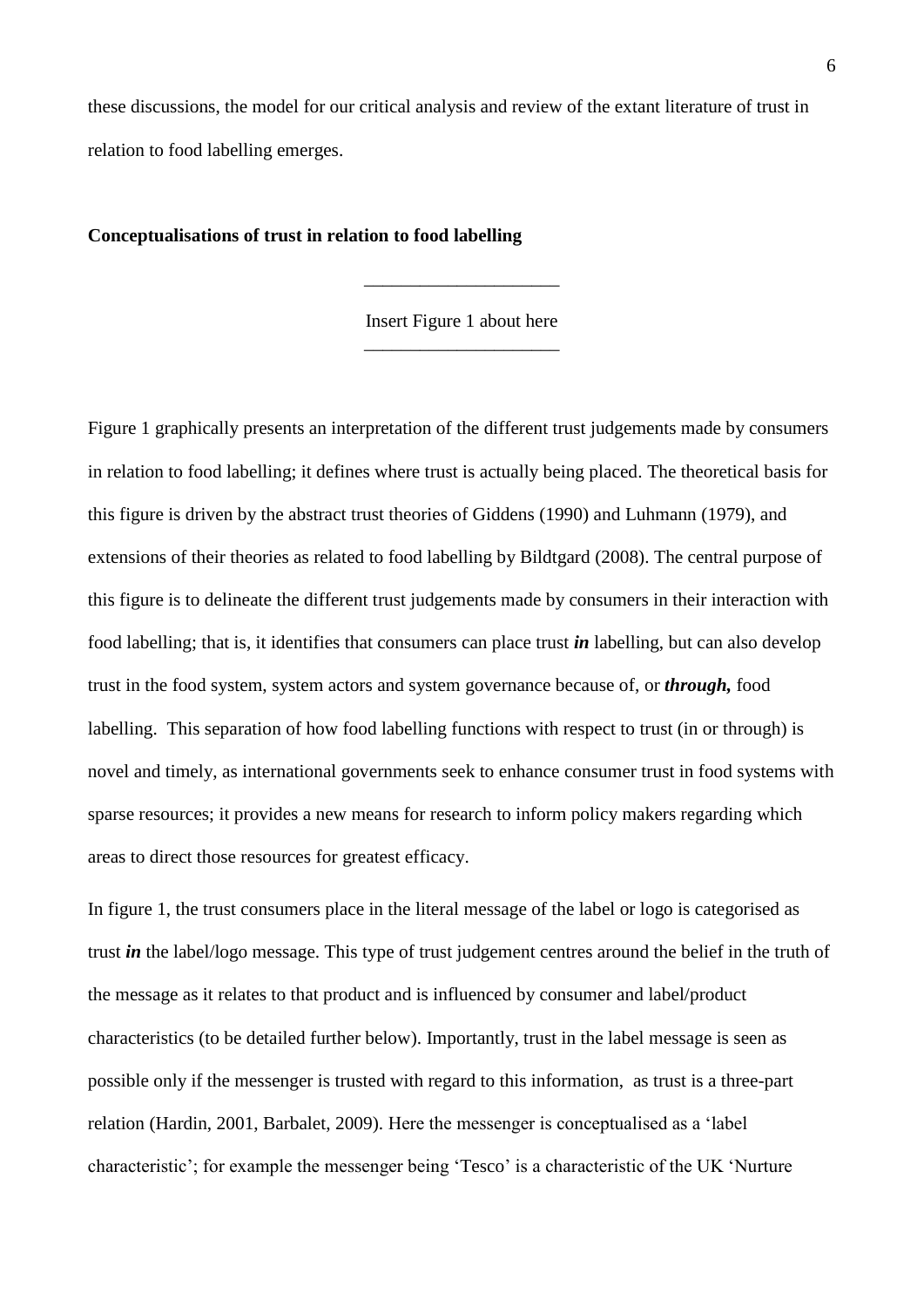Tesco' sustainability logo. Theoretically trust *in* the label is seen as similar to Giddens' (1990) facework trust.

We now turn to trust *through* labelling, where labels act as access points to a system. As food labelling is a point of communication between consumers and the food system, it may be thought of as a representative of the food system and therefore an access point (Bildtgard 2008). Giddens (1990, p. 88) describes 'access points' as the intersection between facework and faceless (or systems) trust. For example, a label promoting the organic properties of a product speaks not only to the product ingredients but also represents the system of production, prudence and provenance that can be ascribed to the organic food industry. Thus as an access point, labelling may influence consumer belief in either the integrity of the main actors (for example industry), or the competence and function of regulatory processes, and as such influence trust in the system overall (Giddens 1990). Date marking ('use by', 'best before') is another example. Date marking may be seen by consumers as an indicator of regulatory management of the food system to prevent foodborne illness, and result in increased trust that the system functions to ensure a safe food supply, thus building trust in the wider food system. In these examples it is not so much the literal message being communicated by the date mark, but the fact that there is a date mark/label at all that builds trust; it is labelling acting in a symbolic role to influence trust (Bildtgard 2008). Therefore, trust in the food system, its actors and its governance is conceptualised here as being developed *through* interaction with labelling. Similarly, trust in the product with regards to safety and quality is also seen as being, in part, developed *through* labelling. This system of classification–trust *in* and *through–*was used to group studies for critical analysis.

## **Development of the study critical analysis framework**

The framework for critical analysis follows the philosophy of Foucault [\(1981, p. 456\)](#page-28-4); 'A critique does not consist in saying that things aren't good the way they are. It consists in seeing on what type of assumptions, of familiar notions, of established, unexamined ways of thinking the accepted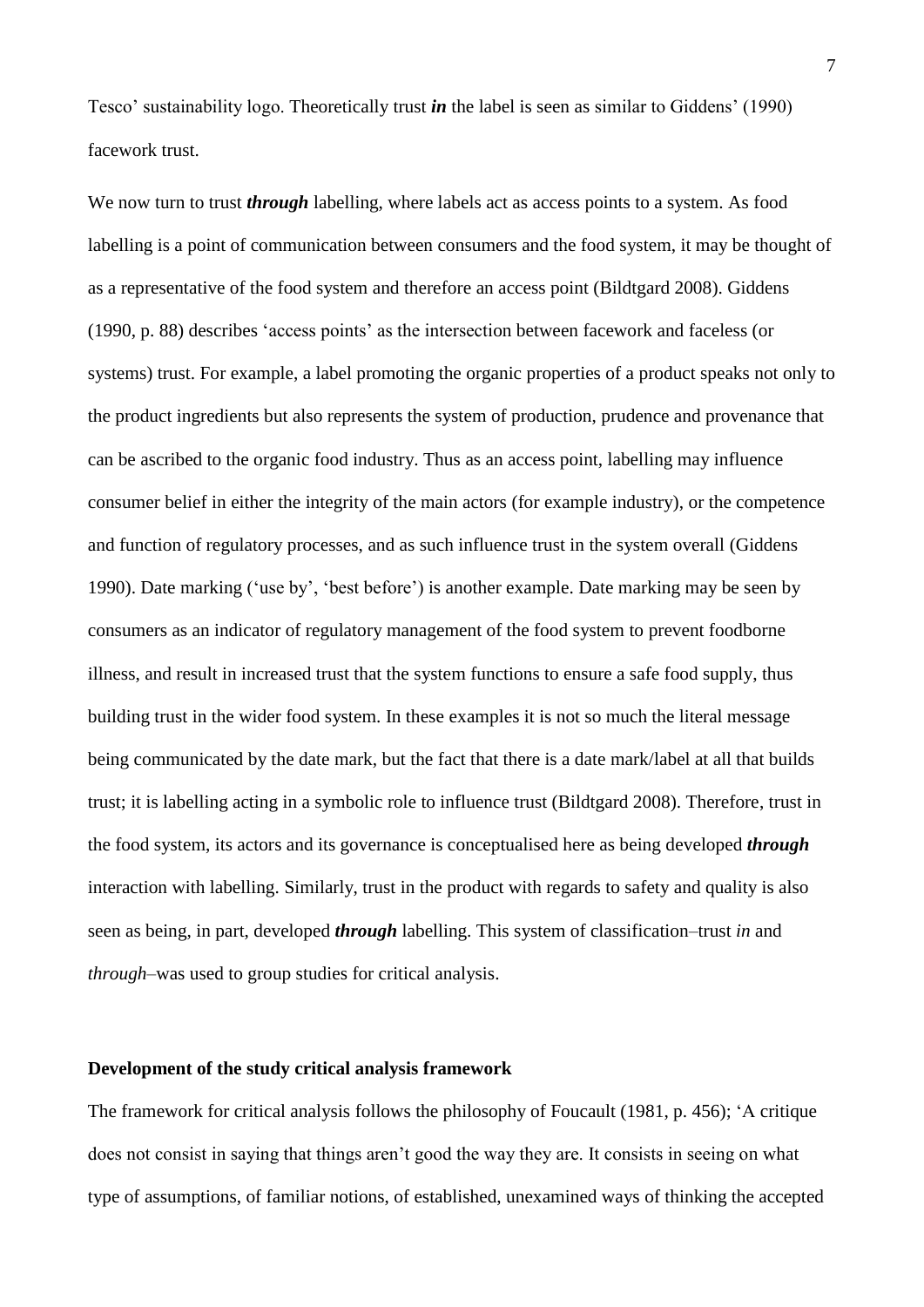practices are based'. Thus, in the present review, critical analysis focussed on how the consumer, the label and their interaction with regards to trust were framed.

Food labelling may be thought of as a policy representation and an instrument of policy, and therefore analysed using policy analysis frameworks [\(Coveney, 2010\)](#page-27-5). The framework used here was developed by adapting that of Bacchi [\(2009\)](#page-26-3) to suit a critical analysis of research (table 1). For Bacchi, the aim of policy analysis is to identify 'problematizations'; to illuminate how an issue is represented and shaped as a particular object for examination [\(Bacchi, 2012\)](#page-26-4). A key aspect of analysis therefore is to stand back from the issue in order to uncover and shed light on the limitations of the current thinking around the 'problem' [\(Bacchi, 2012\)](#page-26-4). The framework identifies a series of questions which uncover the assumptions and presuppositions, areas of light and shade and their effects on factors included, and not included, in the proposed policy [\(Bacchi, 2009,](#page-26-3) [2012\)](#page-26-4). Using Bacchi's framework [\(2009\)](#page-26-3) this is done by examining a policy's proposals; 'what we say we want to do about something indicates what we think needs to change and hence how we constitute the "problem"'[\(Bacchi, 2012, p. 4\)](#page-26-4). In the same way, looking at the methods of investigation, the questions asked and variables measured in a research study can elucidate how the researchers are framing the consumer, the label, their interaction resulting in a trust judgement, and the assumptions underpinning these framings. Thus, studies were examined to uncover the assumptions underpinning their framings of the consumer, the label/s, and the interaction between the two resulting in a trust judgement, which will be abbreviated hereafter to 'consumer-label-trust interaction'.

The critical analysis framework outlines the contexts under which trust judgements formed around food labelling are made, and was developed prior to the literature search. Bacchi's method was used to separate the consumer-label-trust interaction into the main areas for critical analysis, those of consumer and label framings, and place them into a table illustrating how they interact to form a trust judgement. Table 1 was then nuanced by using social theories of trust to further separate each area into groups of factors known to influence trust judgements (Consumer 1, 2, 3 and Label 1, 2,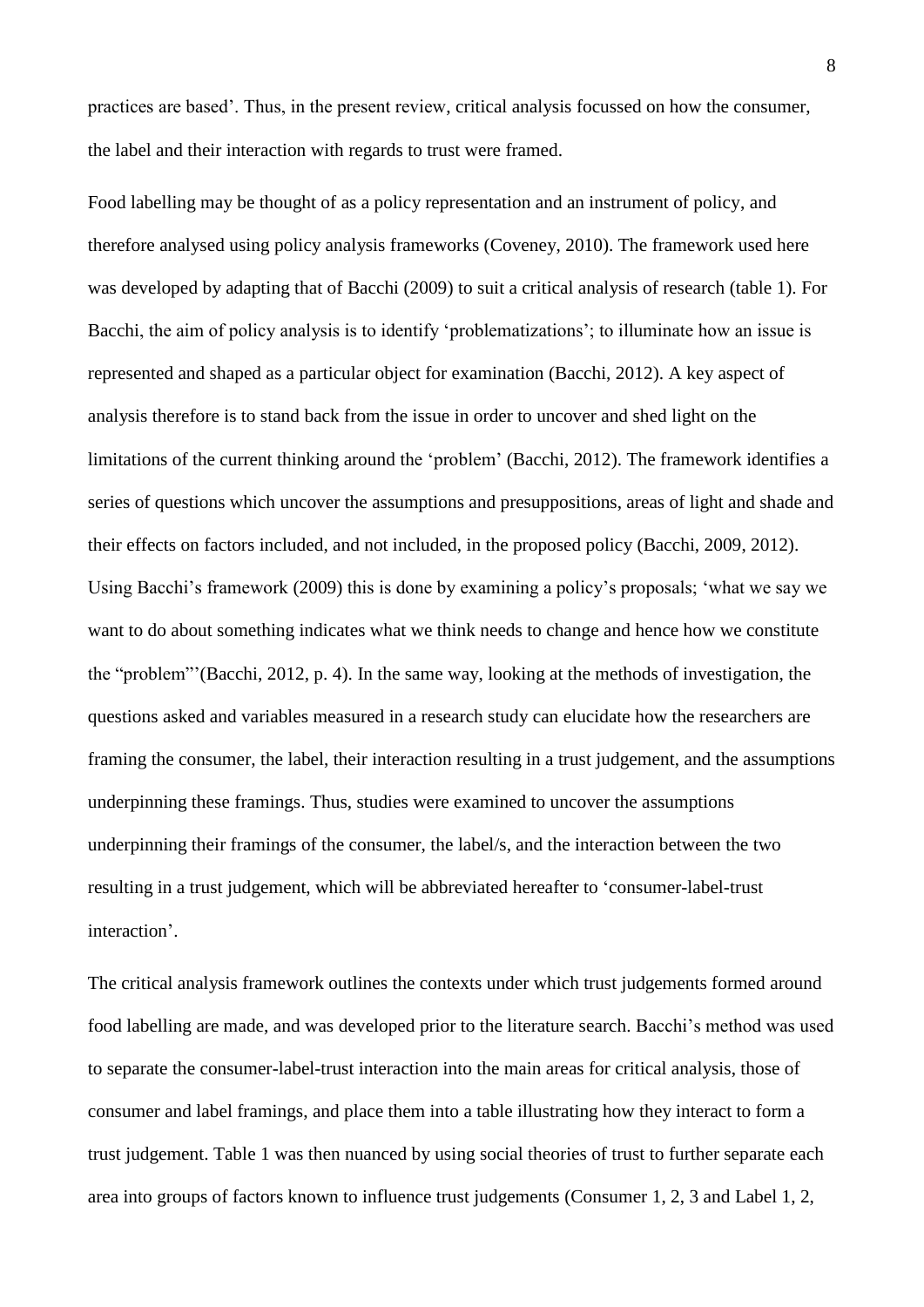3). The included studies were then analysed using this framework. The analyses enabled the extension of the framework to include additional contextual influences such as those specific to labelling, one example being the addition of a potential interaction between labelling elements as described by Garretson and Burton (2000). In its application to the analysis of research studies, the framework critiques how consumer and label aspects are seen to influence trust judgements in the interaction between consumer and label.

In summary, Bacchi's framework was used to classify according to how each study framed food labelling as a problem to be investigated (Label 1, Label 2, Label 3 as described in table 1), and the position of consumers as social actors was used to classify them in context (Consumer 1, Consumer 2, Consumer 3).

# Insert Table 1 about here \_\_\_\_\_\_\_\_\_\_\_\_\_\_\_\_\_\_\_\_\_

\_\_\_\_\_\_\_\_\_\_\_\_\_\_\_\_\_\_\_\_\_

Using the analysis framework studies were placed in the category describing their framing of the label (Label 1, 2 or 3) and their consumer representation, where Consumer 1, 2 and 3 group studies with a rational, personal and social consumer representation respectively. Research indicates that trust is influenced by numerous factors that extend from the rational/cognitive [\(Rowe and Calnan,](#page-30-2)  [2006\)](#page-30-2) through to personal (socio-demographic characteristics, attitudes, beliefs) [\(Poppe and](#page-30-3)  [Kjaernes, 2003,](#page-30-3) [Meyer et al., 2012,](#page-29-3) [Taylor et al., 2012\)](#page-31-3) and social/structural factors [\(Poppe and](#page-30-3)  [Kjaernes, 2003\)](#page-30-3). For example, those studies only noting basic demographic characteristics of participants, Consumer 1, assume the consumer-label-trust interaction is only influenced by the label characteristics, with the consumer responding to these changes in a rational, predictable way. Studies exploring the internal attitudes, knowledge and beliefs of participants, Consumer 2, may be thought to be assuming these are aspects which influence trust judgements in the interaction between consumer and label. Studies placing consumers within the context of the wider food system, Consumer 3, may be said to be considering the external social and structural factors related to the consumer as influencing trust judgements built around labelling. Notably, these categories are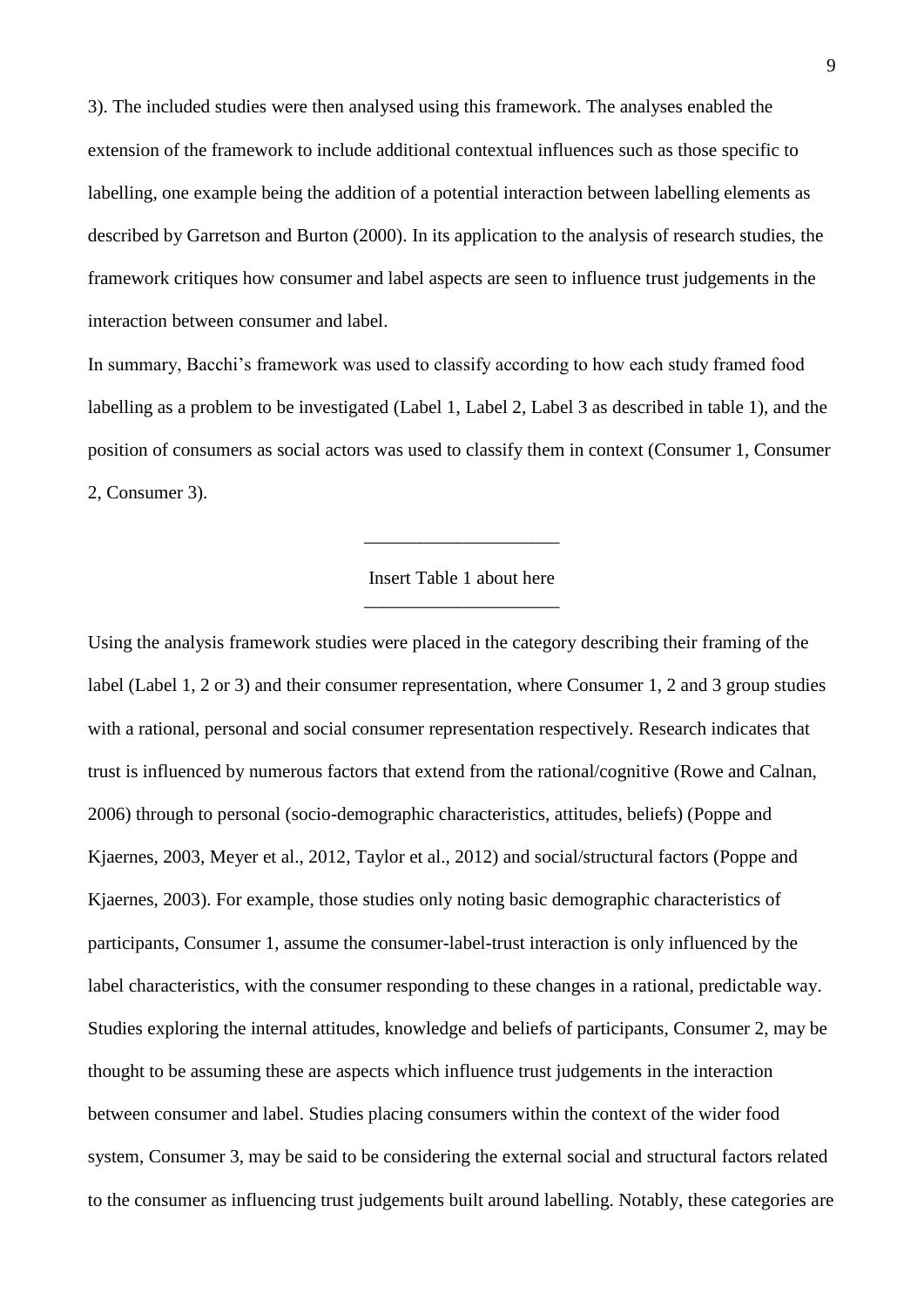not exclusive, but hierarchical, with studies placed in the highest possible category. Consequently, a study placed in Consumer 3 may also include characteristics of the categories Consumer 1 and 2. It is clear that the categories for the framing of the label (Label 1, 2 and 3 in table 1) are inextricably linked to the conceptualisation developed in figure 1. Should a study frame labels as representatives of the food system, acknowledging their role beyond simply the communication of an explicit label message (Label 3), the results will consequently be discussing trust *through* labelling. Likewise, if labels are framed as an explicit message only (Label 1) results can only possibly discuss trust *in*  labelling. In this way, the conceptualisation of trust judgements proposed in figure 1 and constructed using theory is further broken down and nuanced to include the factors influencing these judgements, generating a picture of how this could be further investigated in empirical research (table 1).

### **REVIEW METHODS**

### **Search method**

Databases searched included Scopus, Web of Knowledge, Pub Med, PsychINFO and Sociological Abstracts. Searches were conducted up to the  $27<sup>th</sup>$  of August 2013, with the earliest year covered by included databases being 1806. Four concepts were used to structure the search query including trust (keywords: trust\*, confiden\*, faith\*, belief\*, perce\* [perception], expect\* [expectations]), food (food\*, food supply, food system\*, food regul\*), labelling (label\*, certification, assurance) and consumer (consumer\*, buyer\*, purchaser\*, layperson\*, lay person\*). Medical Subject Heading (MeSH) terms were used where necessary, complemented with keyword searching of the concept terms and synonyms. The common use of 'trust' has numerous synonyms, therefore existing empirical and theoretical literature was examined for terms used and these were included to ensure all relevant papers were captured. The included terms were chosen as they are MeSH terms and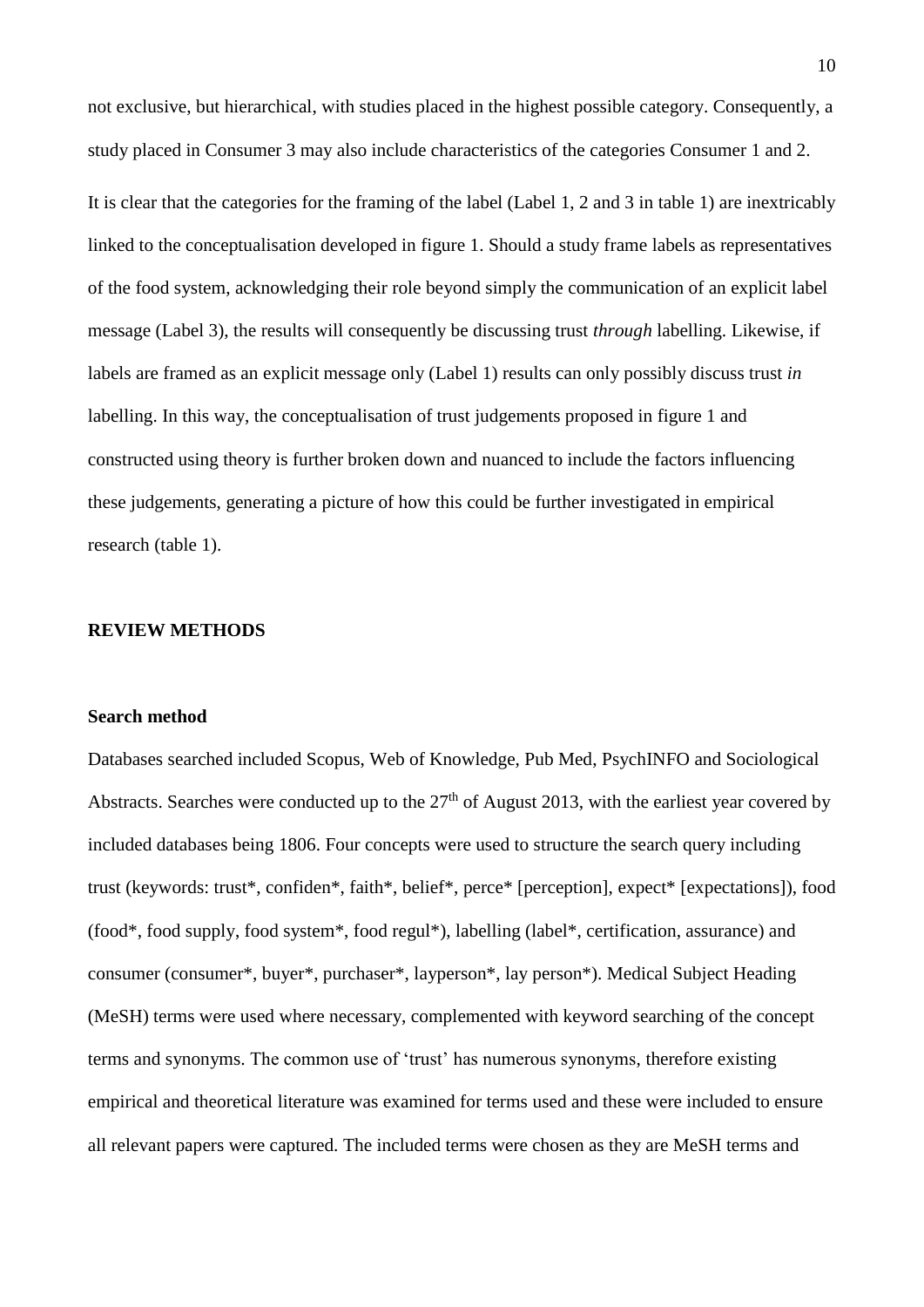therefore commonly used as keywords. No limits were placed on year of publication or country, however only English language papers were included.

# **Data extraction**

Studies were initially screened for relevance to the review topic. Inclusion criteria were that the study needed to be peer-reviewed, report original research and to discuss trust or its many synonyms in relation to food labelling in the results section. Confidence and other synonymous terms were included as they have been used interchangeably with trust in the extant literature; however there is some debate around their interchangeable use [\(Luhmann, 1988\)](#page-29-4) that will not be specifically addressed here. No limits were placed on study design and how trust, food labelling and the consumer were investigated; this enabled a greater sense of the way trust and food labelling has been explored in the peer-reviewed literature. However, papers were excluded if A) they extrapolated their results from non-trust items to a discussion of trust [\(Bernues et al., 2003,](#page-26-5) [Wang et](#page-32-1)  [al., 2013\)](#page-32-1)—that is, trust was not an outcome explored in the study; or B) consumer trust was part of the premise of the research but again trust was not explored with participants [\(Verbeke and Viaene,](#page-31-4)  [1999,](#page-31-4) [Gellynck et al., 2006\)](#page-28-5). To summarise findings, studies were grouped according to type of labelling investigated, and data were extracted into summary tables (Supplementary material).

### **Analysis and critique**

Studies were grouped as trust *in* or *through* for analysis according to which trust judgement was presented in the results, using the categories in figure 1. Critical analysis of included studies then followed, involving the application of the critical analysis framework (table 1) to all studies to evaluate the framing of the consumer-label-trust interaction. Finally, each article was examined for incorporation and use of social theories of trust in either the justification for the study, study design, or in explanation and discussion of results.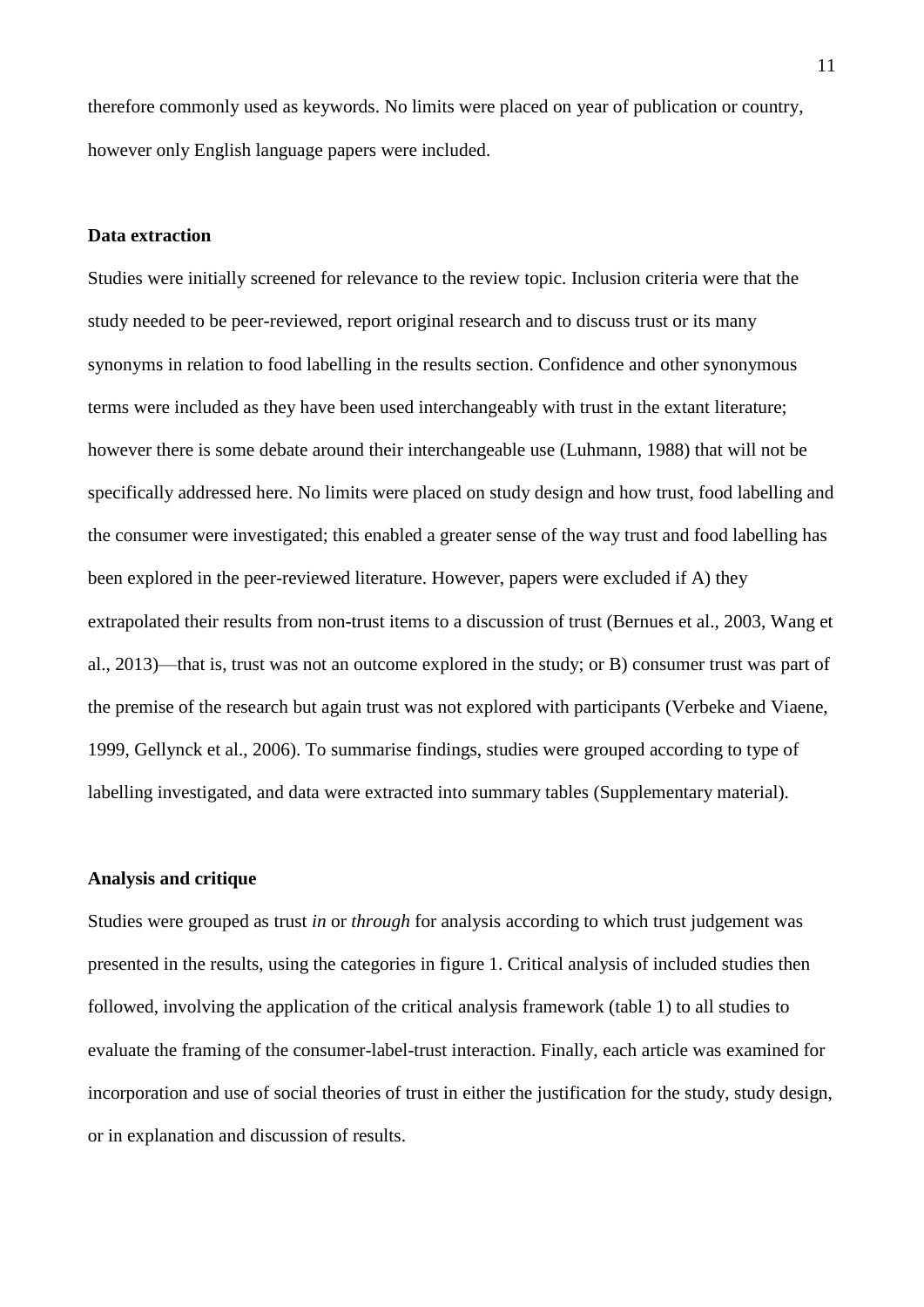### **FINDINGS**

#### **Search Results**

The results of the search and screening process are summarised in figure 2.

Insert Figure 2 about here \_\_\_\_\_\_\_\_\_\_\_\_\_\_\_\_\_\_\_\_\_

\_\_\_\_\_\_\_\_\_\_\_\_\_\_\_\_\_\_\_\_\_

Twenty-seven studies were included in this review. Twelve studies examined trust in relation to certification labels and these were published relatively recently (2005-2013). Five studies explored nutrition labelling or health claims (1999-2010), and six labelling in general (1997-2011). Four further studies examined trust in relation to genetic modification (GM) labelling (2003-2008). The included studies represent both qualitative and quantitative methods. Eight studies used a focus group method and six further used in-depth interviews to explore attitudes and perceptions relating to labelling and trust. Sixteen studies utilised a survey method, with the majority of these measuring trust through the use of 5-7 point scales of agreement with statements such as 'I do trust this label/logo' under varying experimental conditions (Supplementary material). Two studies combined focus groups with surveys [\(Gerrard et al., 2013,](#page-28-6) [Uysal et al., 2013\)](#page-31-5), and one interviews and focus groups [\(Coveney, 2008\)](#page-27-3). Characteristics of included studies are summarised in the supplementary material.

#### **Summary of Study Findings**

# *Certification labelling studies*

Of the 12 studies exploring certification labels, ten measured trust *in* certification labels or logos [\(Padel and Foster, 2005,](#page-30-4) [Eden et al., 2008b,](#page-27-6) [Essoussi and Zahaf, 2009,](#page-28-7) [Mahe, 2010,](#page-29-5) [Janssen and](#page-28-8)  [Hamm, 2011,](#page-28-8) [Sonderskov and Daugbjerg, 2011,](#page-31-2) [Janssen and Hamm, 2012,](#page-29-6) [Rezai et al., 2012,](#page-30-5)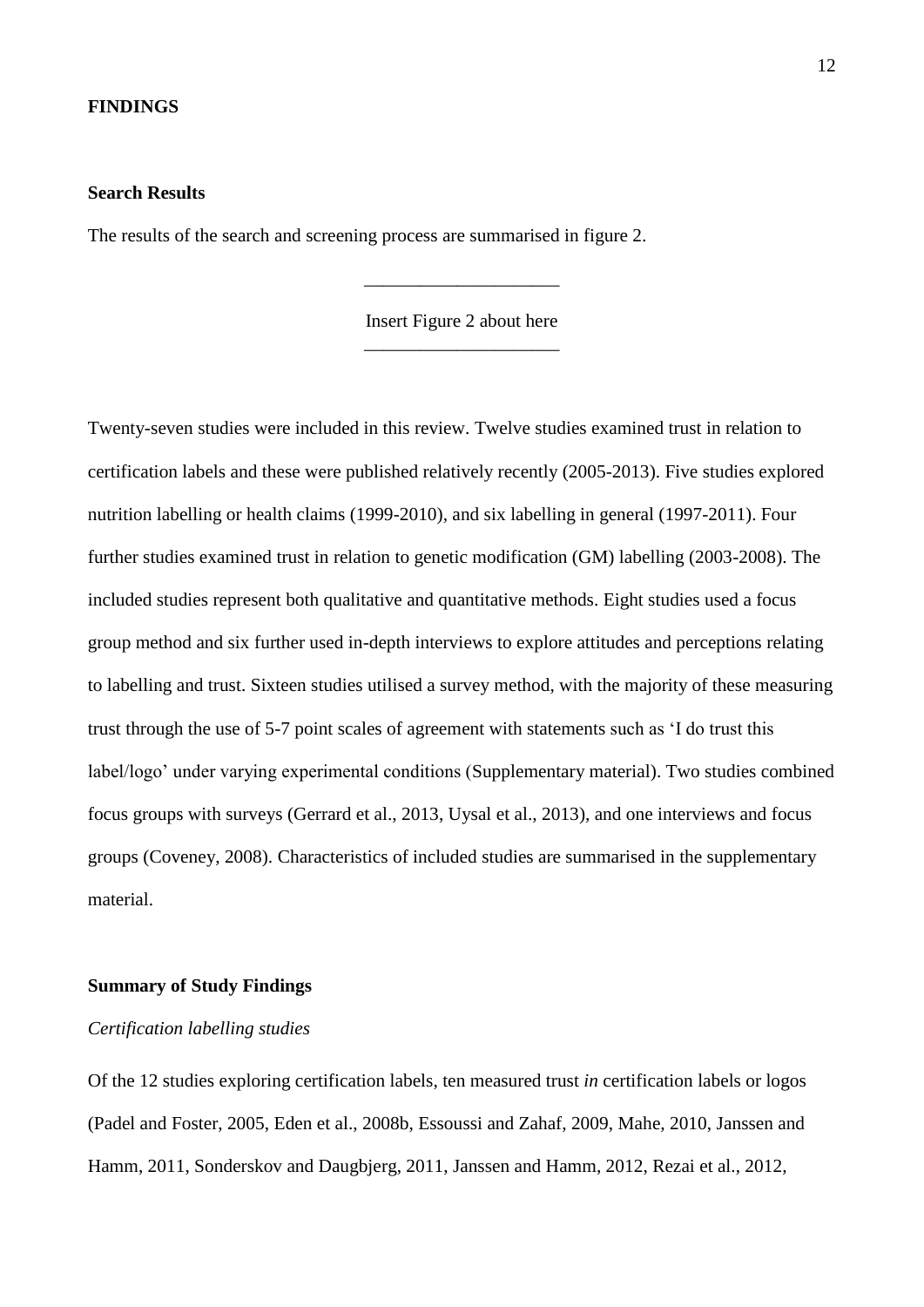[Gerrard et al., 2013,](#page-28-6) [Uysal et al., 2013\)](#page-31-5), and two both trust *in* and *through* certification labels [\(Wier](#page-32-2)  [et al., 2008,](#page-32-2) [Sirieix et al., 2013\)](#page-31-1). A high level of trust or confidence in certification labels was repeatedly found [\(Mahe, 2010,](#page-29-5) [Sonderskov and Daugbjerg, 2011,](#page-31-2) [Uysal et al., 2013\)](#page-31-5), but often a small minority of respondents were defiantly distrustful – so much so they refused to read labels – or reported reduced confidence with increased scrutiny of the labelling [\(Eden et al., 2008b\)](#page-27-6). Familiarity with certification labels evoked trust in them [\(Sirieix et al., 2013\)](#page-31-1), and in the products they are on [\(Janssen and Hamm, 2011\)](#page-28-8). However 'good' labels could be distrusted through association with those perceived to be disingenuous, such as the UK 'Nurture Tesco' sustainability logo [\(Sirieix et al., 2013\)](#page-31-1). It was repeatedly found that higher price premiums were attracted for products with the most trusted labels [\(Essoussi and Zahaf, 2009,](#page-28-7) [Mahe, 2010,](#page-29-5) [Janssen and Hamm,](#page-29-6)  [2012,](#page-29-6) [Gerrard et al., 2013\)](#page-28-6).

Trust *in* certification labels was linked to the credibility of the overseeing organisation [\(Sirieix et](#page-31-1)  [al., 2013\)](#page-31-1). Danish consumers were shown to have high confidence in organic labelling [\(Wier et al.,](#page-32-2)  [2008\)](#page-32-2) even after controlling for generalised institutional and social trust (both themselves found to be important predictors of confidence in organic labelling) when compared to UK, Swedish and US residents [\(Sonderskov and Daugbjerg, 2011\)](#page-31-2). As the Danish organic certification system incorporates high state involvement, the authors conclude that substantial state involvement, and visibility, increases consumer confidence in organic labels [\(Sonderskov and Daugbjerg, 2011\)](#page-31-2). This was supported by Uysal et al.[\(2013\)](#page-31-5) who found lower trust in private organic labels compared to government labels, however others found the opposite [\(Padel and Foster, 2005,](#page-30-4) [Eden et al., 2008b\)](#page-27-6). The UK 'Organic Farmers and Growers' label [\(Sirieix et al., 2013\)](#page-31-1), the JAKIM Halal logo [\(Rezai et](#page-30-5)  [al., 2012\)](#page-30-5), certification logos generally [\(Koenigstorfer and Groeppel-Klein, 2010\)](#page-29-7), and labelling of production location and methods [\(Wier et al., 2008\)](#page-32-2) were found to add something trustworthy to, and enhance confidence in, organic/eco-friendly products. Additionally, trusting in certification was noted by some participants to be more important as organic distribution channels become larger [\(Essoussi and Zahaf, 2009\)](#page-28-7). In the study by Sirieix et al. [\(2013, p. 147\)](#page-31-1) one consumer discussed the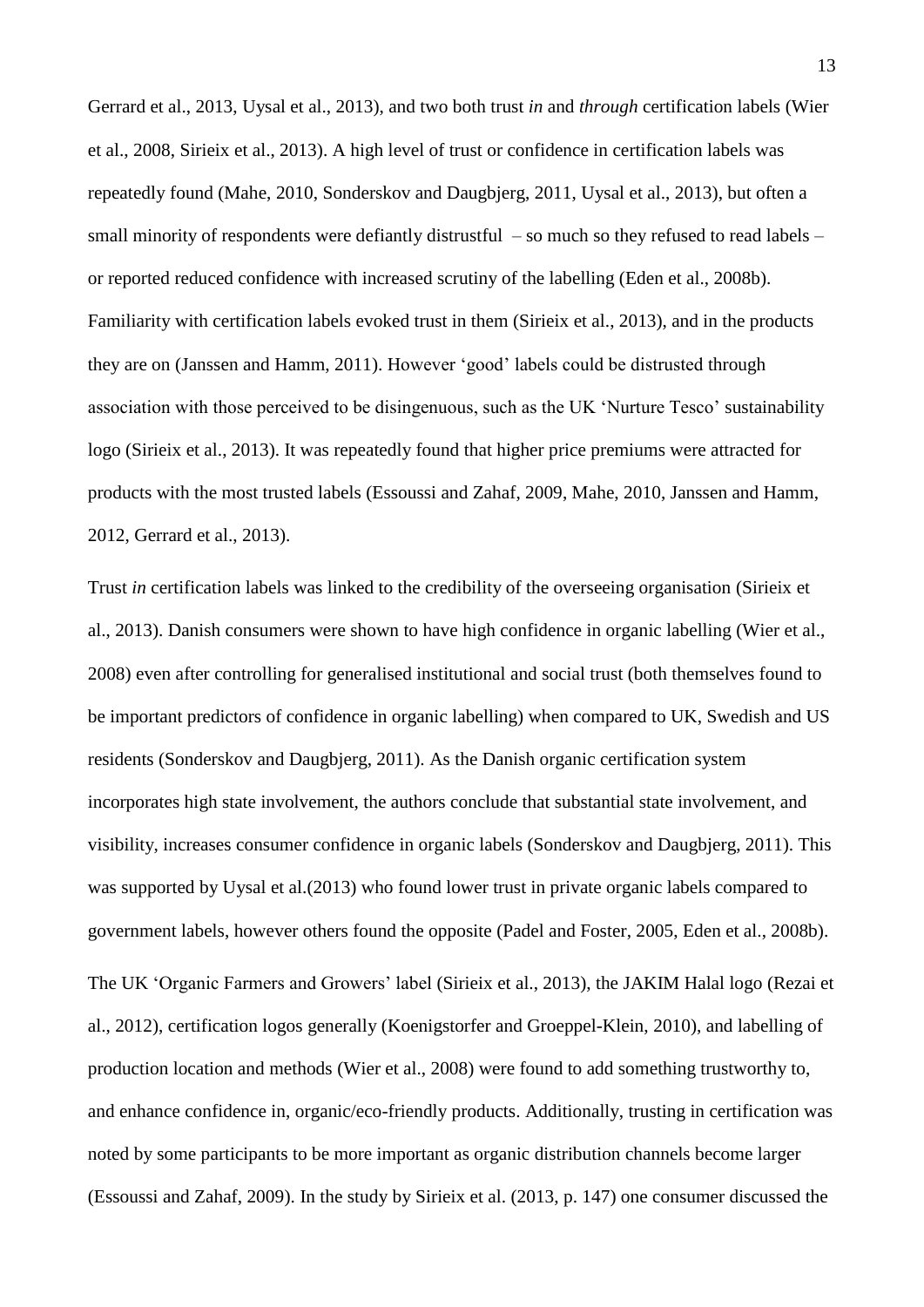symbolic role of labelling, stating that a particular label made them think 'of community as local group with good values. Trustworthy'.

### *GM labelling studies*

The four studies exploring trust in relation to GM labelling predominantly examined trust in the products *through* food labels/logos [\(Poortinga and Pidgeon, 2004,](#page-30-6) [Miles et al., 2005,](#page-30-7) [Batrinou et al.,](#page-26-6)  [2008\)](#page-26-6), with only Soregaroli et al. [\(2003\)](#page-31-6) measuring trust *in* GM labelling. Having an 'EU approved' label on GM corn chips increased the number of respondents willing to eat them, suggesting that including authorising agency on the label resulted in greater trust in product safety [\(Batrinou et al.,](#page-26-6)  [2008\)](#page-26-6). Similarly, the number of consumers reporting trust in a 'GMOs-free' label increased from 20 to 30% with government certification, and confidence in the proper functioning of the food supply system was associated with higher trust in these labels [\(Soregaroli et al., 2003\)](#page-31-6). The labelling of all food containing GM products, even those similar to conventionally produced products, was selected as a way to increase confidence in GM food safety by Italian consumers [\(Miles et al., 2005\)](#page-30-7) and is supported by similar findings from Poortinga and Pidgeon [\(2004\)](#page-30-6) showing mandatory labelling to be a necessary measure for maintaining trust in governance of GM food.

#### *Nutrition and Health Claims labelling studies*

All of the studies exploring trust related to nutrition and health claims labelling measured trust *in*  labelling [\(Nayga, 1999,](#page-30-8) [Garretson and Burton, 2000,](#page-28-9) [Worsley and Lea, 2003,](#page-32-3) [Singer et al., 2006,](#page-31-7) [Koenigstorfer and Groeppel-Klein, 2010\)](#page-29-7) and one study also measured trust *through* labelling [\(Garretson and Burton, 2000\)](#page-28-9). Nutrition labels were subject to consumer trust judgements [\(Worsley](#page-32-3)  [and Lea, 2003,](#page-32-3) [Koenigstorfer and Groeppel-Klein, 2010\)](#page-29-7), particularly front-of-pack labelling and health/nutrition content claims. In a study by Singer et al. [\(2006\)](#page-31-7) of those participants who trusted in the truth of a health claim 42-52% also thought it was 'just an advertising tool' compared to 60- 85% for those participants who did not trust the claim. Trust in nutrition content claims varied with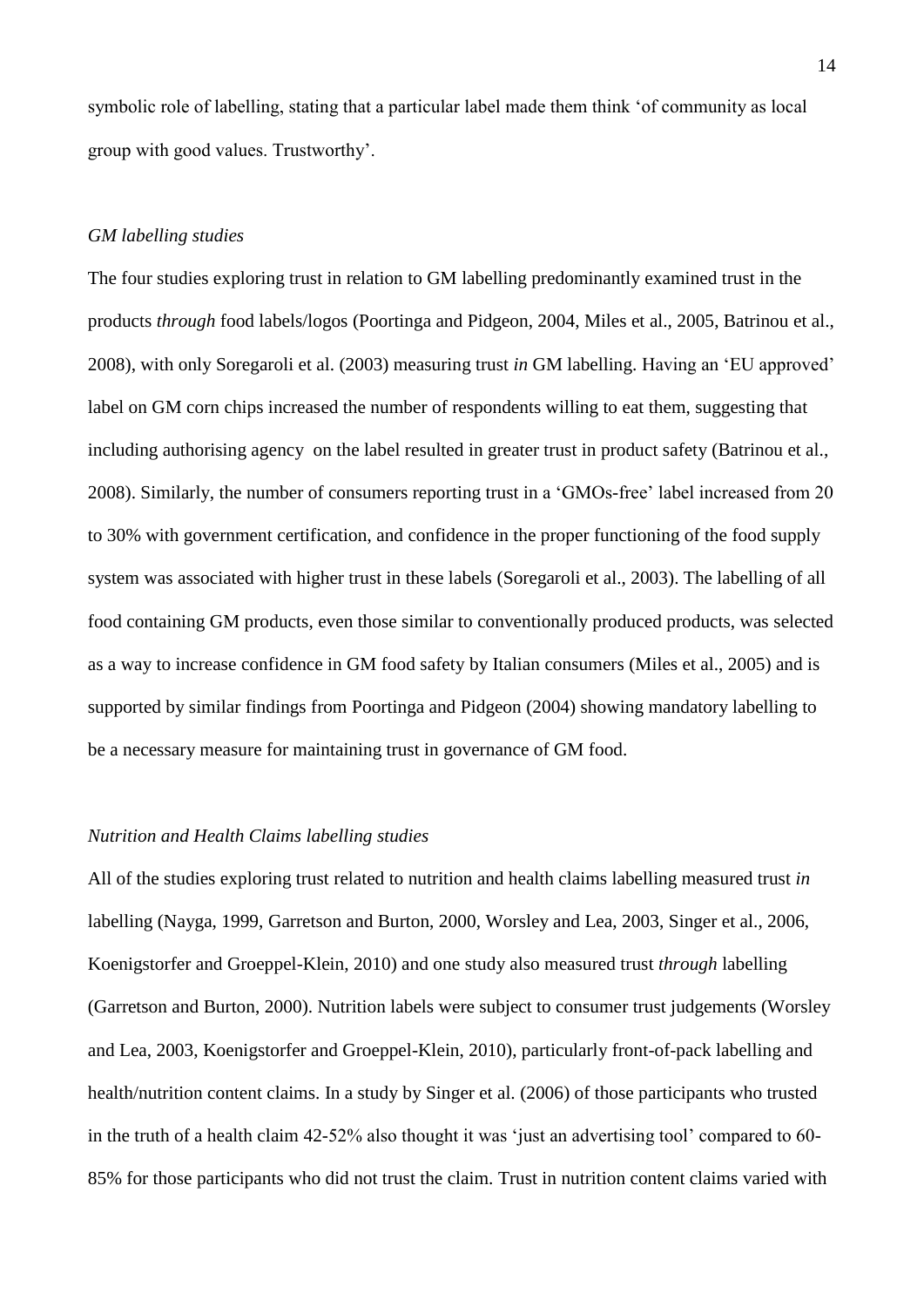the claim message, the socio-demographics of the consumer [\(Nayga, 1999\)](#page-30-8), and whether the claim was consistent with the nutrition information/facts panel [\(Garretson and Burton, 2000\)](#page-28-9). Incongruence between health claims and the nutrition information/facts panel showed a marginally statistically significant negative impact on perceived credibility of the manufacturer when measured as a composite variable though agreement with adjective scales 'trustworthy/untrustworthy', 'dependable/not dependable' and 'honest/dishonest' [\(Garretson and Burton, 2000\)](#page-28-9). This was only found to be the case with fat however, and not fibre; the authors concluding the perceived diagnositicity of the nutrient impacts the trust judgement [\(Garretson and Burton, 2000\)](#page-28-9).

# *General labelling studies*

Of the six general labelling studies, two measured trust *in* allergy labelling [\(Cornelisse-Vermaat et](#page-27-7)  [al., 2007,](#page-27-7) [Barnett et al., 2011\)](#page-26-7), two trust *in* [\(Pieniak et al., 2007,](#page-30-9) [Van Rijswijk and Frewer, 2012\)](#page-31-8) and *through* [\(Van Rijswijk and Frewer, 2012\)](#page-31-8) traceability labelling, and two trust *in* [\(de Almeida et](#page-27-8)  [al., 1997,](#page-27-8) [Coveney, 2008\)](#page-27-3) and *through* [\(Coveney, 2008\)](#page-27-3) labels in general. Food packaging was found to be the third most trusted source of healthy eating information for European adults [\(de](#page-27-8)  [Almeida et al., 1997\)](#page-27-8). Traceability labelling on fish [\(Pieniak et al., 2007\)](#page-30-9), and allergy information on labels were not always trusted [\(Cornelisse-Vermaat et al., 2007\)](#page-27-7), but labelling of/by certain food companies was trusted over others, usually based on perceived safety and quality of that company's products [\(Barnett et al., 2011\)](#page-26-7). As with the GM studies, many consumers sought to build trust in the food supply through government endorsements on food labels, but finding this lacking, distrusted food labelling as they felt it was often simply marketing information and therefore misleading [\(Coveney, 2008\)](#page-27-3). A number of respondents said if they found labelling was counterfeited it would result in a loss of confidence in all information about authenticity, some directly implicating producers, others 'doubting everything' [\(Van Rijswijk and Frewer, 2012\)](#page-31-8).

Overall, these results show trust judgements did vary depending on the messenger, however there were mixed findings regarding who is most trusted to deliver food labelling information. Trust in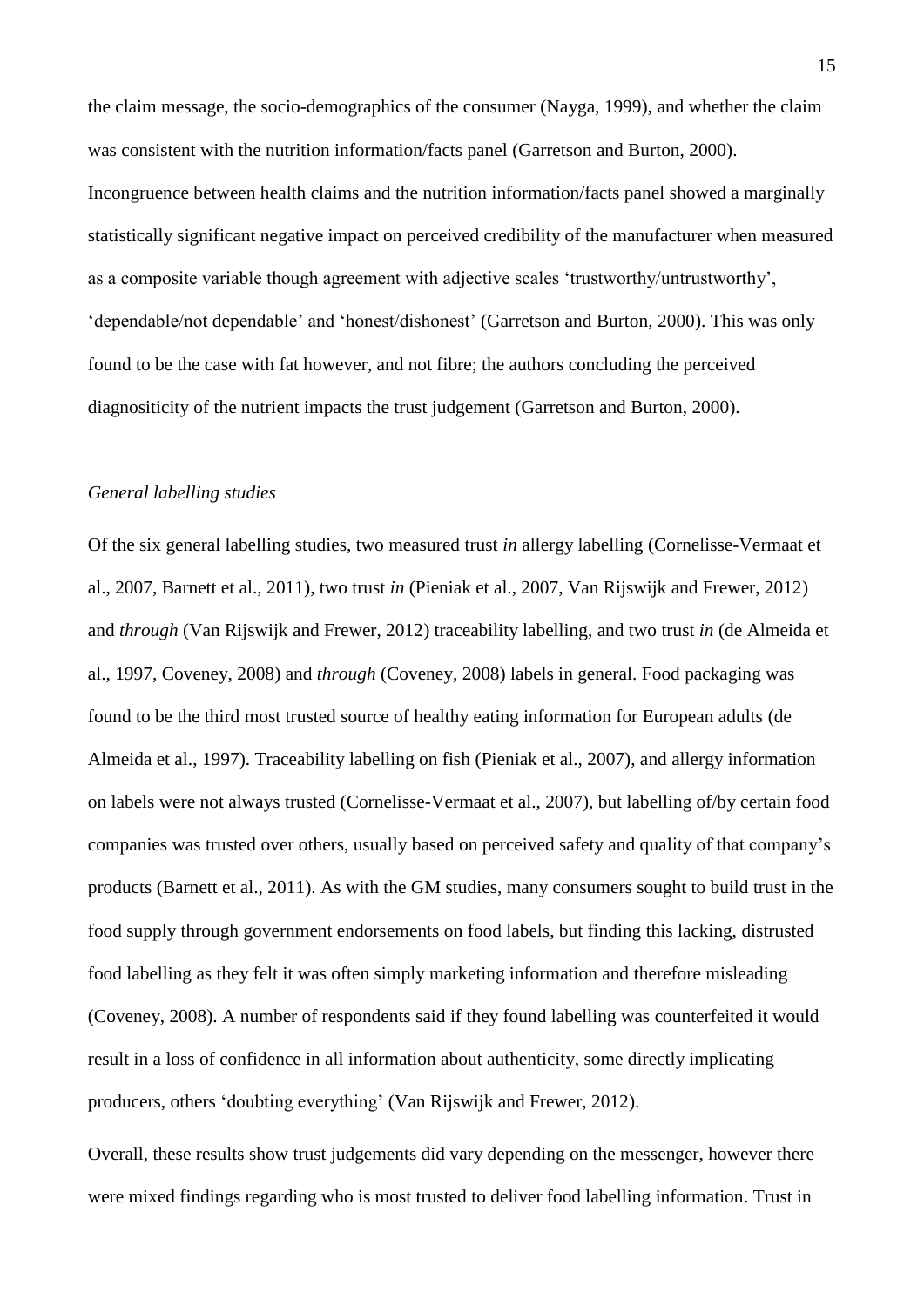the message was clearly dependant on the messenger, and trust in the message was foundational for developing trust in something else through labelling (food supply system or food governance), although this was rarely examined.

#### **Critical analysis of studies – The framing of the consumer-label-trust interaction**

Here studies have been grouped according to whether they presented results exploring trust *in* or *through* labelling. Nineteen studies examined trust *in* labelling, and eight studies examined trust *through* labelling (see references for these studies in Table 1).

# *Studies discussing trust in labelling*

When the critical analysis framework was applied to these 19 studies, none were classified above Label 2 for the framing of labels, with the vast majority classified as Label 1 (13 of 19) (table 1). These 13 studies [\(de Almeida et al., 1997,](#page-27-8) [Nayga, 1999,](#page-30-8) [Worsley and Lea, 2003,](#page-32-3) [Padel and Foster,](#page-30-4)  [2005,](#page-30-4) [Pieniak et al., 2007,](#page-30-9) [Eden et al., 2008b,](#page-27-6) [Koenigstorfer and Groeppel-Klein, 2010,](#page-29-7) [Mahe,](#page-29-5)  [2010,](#page-29-5) [Janssen and Hamm, 2011,](#page-28-8) [Sonderskov and Daugbjerg, 2011,](#page-31-2) [Janssen and Hamm, 2012,](#page-29-6) [Gerrard et al., 2013,](#page-28-6) [Uysal et al., 2013\)](#page-31-5). Put simply, these studies framed labels as explicit messages only, with many simply measuring the level of trust in the truth of the message, for example through Likert scale agreement statements such as 'I trust this logo'. A lack of incorporation of any other labelling elements in the study methods suggests the assumption that this one explicit message can be interpreted in isolation from the rest of the labelling. Six studies [\(Soregaroli et al., 2003,](#page-31-6) [Singer et al., 2006,](#page-31-7) [Cornelisse-Vermaat et al., 2007,](#page-27-7) [Essoussi and Zahaf, 2009,](#page-28-7) [Barnett et al., 2011,](#page-26-7) [Rezai et al., 2012\)](#page-30-5) did however frame labels in accordance with Label 2 criteria, in the context of being on packaging which is sending multiple concurrent messages which influence trust judgements about the label. This typically incorporated only a few other labelling elements however, such as brand or nutrition information panel, and was still only linked back to trust in one explicit label message.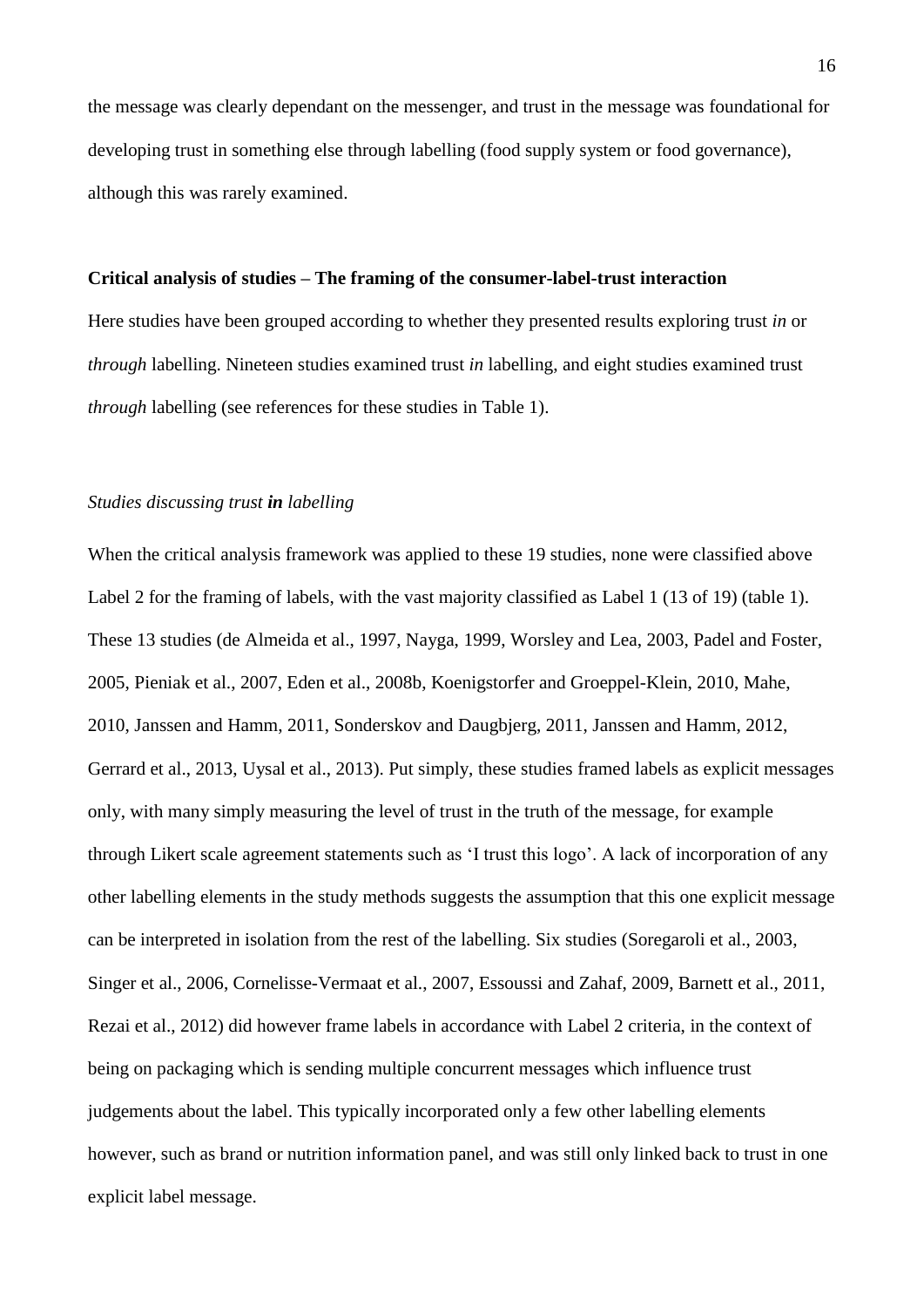The consumer representation was spread across all consumer categories in these studies. Nine [\(Worsley and Lea, 2003,](#page-32-3) [Cornelisse-Vermaat et al., 2007,](#page-27-7) [Pieniak et al., 2007,](#page-30-9) [Barnett et al., 2011,](#page-26-7) [Janssen and Hamm, 2011,](#page-28-8) [Janssen and Hamm, 2012,](#page-29-6) [Rezai et al., 2012,](#page-30-5) [Gerrard et al., 2013,](#page-28-6) [Uysal](#page-31-5)  [et al., 2013\)](#page-31-5) framed consumers in their personal context (Consumer 2), and six [\(Soregaroli et al.,](#page-31-6)  [2003,](#page-31-6) [Padel and Foster, 2005,](#page-30-4) [Eden et al., 2008b,](#page-27-6) [Essoussi and Zahaf, 2009,](#page-28-7) [Koenigstorfer and](#page-29-7)  [Groeppel-Klein, 2010,](#page-29-7) [Sonderskov and Daugbjerg, 2011\)](#page-31-2) also extended this to social context (Consumer 3). Four studies [\(de Almeida et al., 1997,](#page-27-8) [Nayga, 1999,](#page-30-8) [Singer et al., 2006,](#page-31-7) [Mahe, 2010\)](#page-29-5) failed to frame the consumer at all (Consumer 1). In these studies the trust judgement was presented as only influenced by product characteristics; here we can see links with the conceptualising of the consumer as a rational information processor, simply responding to changes in information provision. While a number of these studies recorded socio-demographic information; this was presented as influencing the trust interaction in a linear and predictable way. The nine Consumer 2 studies framed the consumer as bringing something personal to the interaction – beyond simply their gender and age. This was done in a range of ways, from measuring familiarity with logos, to knowledge of and attitudes towards standards underpinning the assurance schemes the logo represents. The six studies that placed the consumer in their social context conceptualised other prior beliefs about actors within the system, and the functioning of the system itself interacting with their interpretation of the label, thus influencing their confidence in the label message. With the exception of one study [\(Koenigstorfer and Groeppel-Klein, 2010\)](#page-29-7), they all focussed on topics regarding food production processes, therefore topics that lend themselves to consumers viewing themselves as part of a wider system, such as GM, eco-labelling and traceability.

Overall, the label-consumer-trust interaction representation in these studies was typically limited to personal or social context influencing trust judgements of one explicit label message, with few studies exploring the possibility for a number of labelling elements to influence the trust judgement. However in all studies the discussion was limited to trust in the literal message communicated. A good example of the typical framing of the consumer-label-trust interaction in these studies is the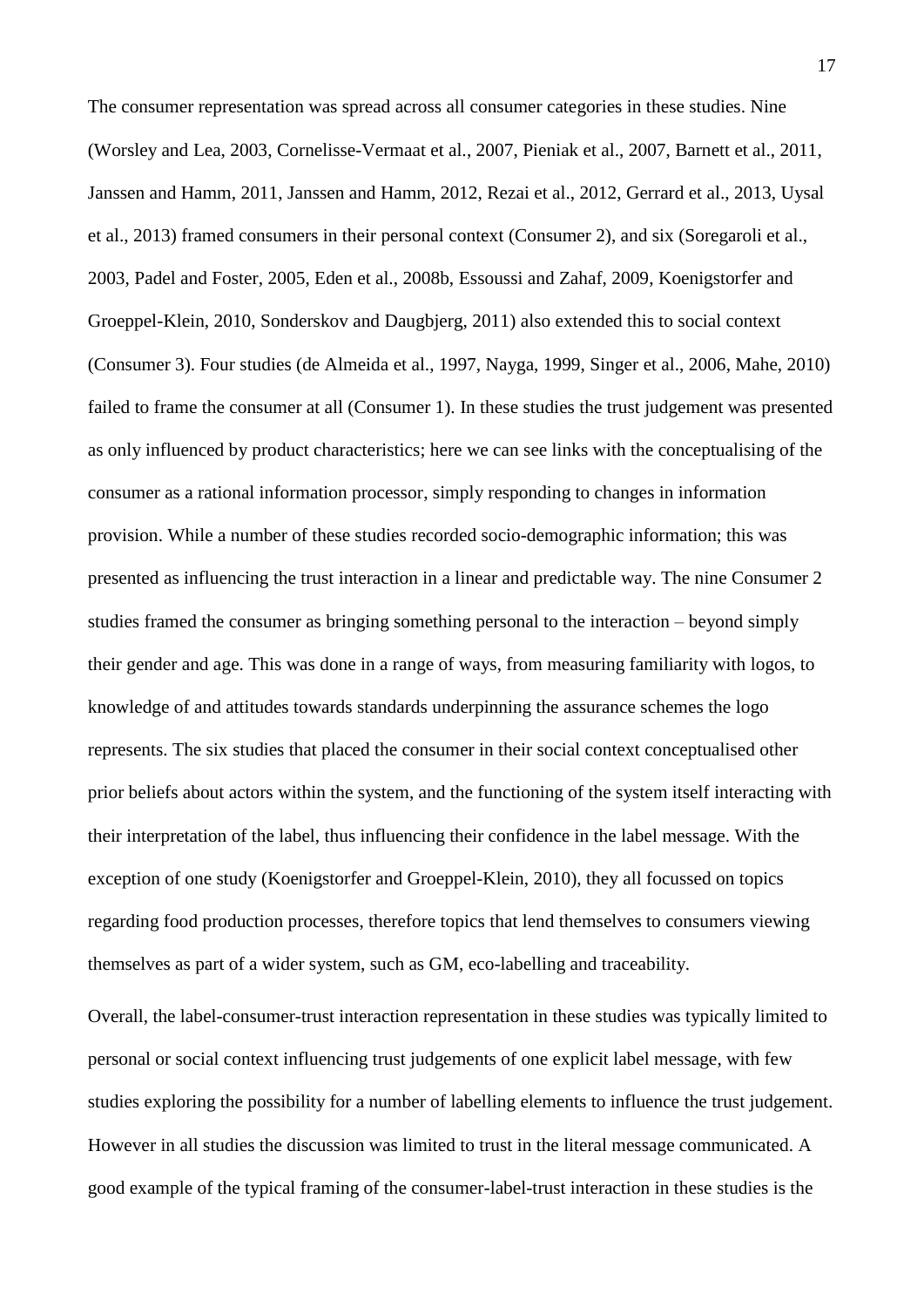statement from de Almeida et al. [\(1997, p. 21\)](#page-27-8) and later restated by Pieniak et al. [\(2007, p. 123\)](#page-30-9) 'food labels may be of little use [for connecting with consumers], because lack of knowledge and inability to perform simple inference-making leads to failure in decoding the information', suggesting labels play no role other than explicit information communication, which often fails due to personal characteristics of the consumer.

### *Studies exploring trust through labelling*

All studies presenting results exploring trust *through* labelling were categorised at or above Interaction 2.2 (table 1). Of the five studies classified as Label 3 [\(Garretson and Burton, 2000,](#page-28-9) [Poortinga and Pidgeon, 2004,](#page-30-6) [Miles et al., 2005,](#page-30-7) [Batrinou et al., 2008,](#page-26-6) [Coveney, 2008\)](#page-27-3), one study [\(Batrinou et al., 2008\)](#page-26-6) framed labels as avenues for making judgements about products other than those explicitly expressed by the message, and four [\(Garretson and Burton, 2000,](#page-28-9) [Poortinga and](#page-30-6)  [Pidgeon, 2004,](#page-30-6) [Miles et al., 2005,](#page-30-7) [Coveney, 2008\)](#page-27-3) extended this to trust judgements about actors within the system and food supply governance. For example, Garretson and Burton [\(2000\)](#page-28-9) hypothesised that incongruence between health claims and nutrition information on labelling would impact trust judgements about the manufacturer. Coveney [\(2008\)](#page-27-3) framed government endorsement on labelling as an avenue for building trust in food system governance. In all eight studies food labelling was conceptualised as a complex entity, communicating both explicit and implicit messages concurrently. In the three Label 2 studies however [\(Wier et al., 2008,](#page-32-2) [Van Rijswijk and](#page-31-8)  [Frewer, 2012,](#page-31-8) [Sirieix et al., 2013\)](#page-31-1), the possibility for labels to be representatives of something more than their literal message was only discussed by participants, and not followed up by the researchers with further discussion.

Five studies [\(Garretson and Burton, 2000,](#page-28-9) [Poortinga and Pidgeon, 2004,](#page-30-6) [Batrinou et al., 2008,](#page-26-6) [Wier](#page-32-2)  [et al., 2008,](#page-32-2) [Sirieix et al., 2013\)](#page-31-1) explored the consumers knowledge, attitudes, beliefs and values in relation to their interpretation of the label, thus framed the consumer in their personal context (Consumer 2). Three studies [\(Miles et al., 2005,](#page-30-7) [Coveney, 2008,](#page-27-3) [Van Rijswijk and Frewer, 2012\)](#page-31-8)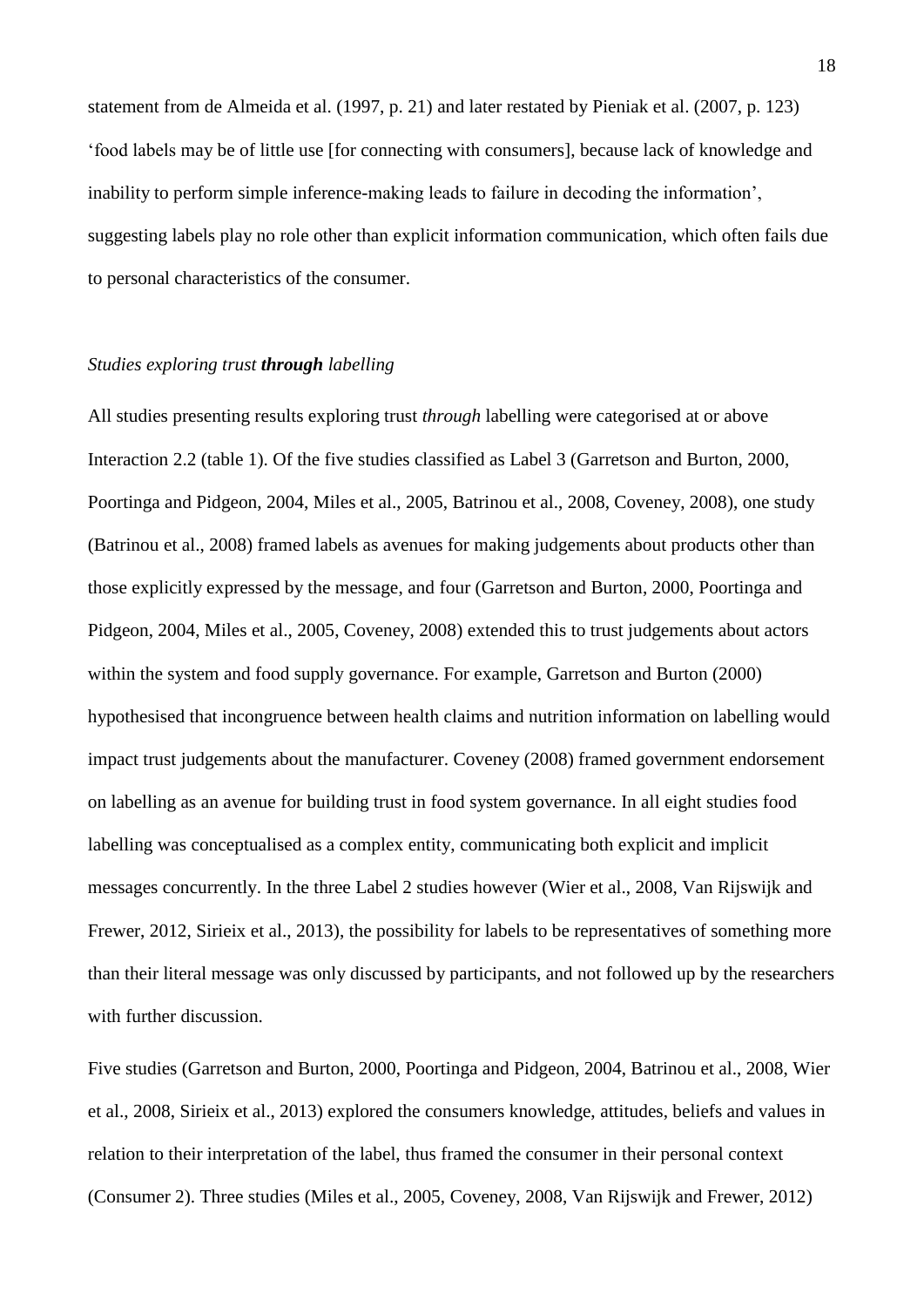were categorised as Consumer 3, framing the trust interaction with labels as being influenced by the consumers perceptions and understanding of the system and their position within it. However, as with the studies discussed above, this was typically limited to a particular market area (GM) or issue (traceability).

The representation of the consumer-label-trust interaction was more sophisticated and contextual in these eight studies compared to those above. It was conceptualised as the personal and/or social context of the consumer influencing the trust judgements of either multiple labelling elements together, or aspects of the wider food system. Still, all but two studies either did not acknowledge the social context of the consumer, or the potential for labels to influence trust in something more than an explicit message.

### **Incorporation of social theories of trust**

Twenty-three papers were completely absent of any use of social theories of trust, or any theory relevant to trust in either methodology or analysis [\(de Almeida et al., 1997,](#page-27-8) [Nayga, 1999,](#page-30-8) [Garretson](#page-28-9)  [and Burton, 2000,](#page-28-9) [Soregaroli et al., 2003,](#page-31-6) [Worsley and Lea, 2003,](#page-32-3) [Miles et al., 2005,](#page-30-7) [Padel and](#page-30-4)  [Foster, 2005,](#page-30-4) [Singer et al., 2006,](#page-31-7) [Cornelisse-Vermaat et al., 2007,](#page-27-7) [Pieniak et al., 2007,](#page-30-9) [Batrinou et](#page-26-6)  [al., 2008,](#page-26-6) [Eden et al., 2008b,](#page-27-6) [Wier et al., 2008,](#page-32-2) [Essoussi and Zahaf, 2009,](#page-28-7) [Koenigstorfer and](#page-29-7)  [Groeppel-Klein, 2010,](#page-29-7) [Mahe, 2010,](#page-29-5) [Barnett et al., 2011,](#page-26-7) [Janssen and Hamm, 2011,](#page-28-8) [Janssen and](#page-29-6)  [Hamm, 2012,](#page-29-6) [Van Rijswijk and Frewer, 2012,](#page-31-8) [Gerrard et al., 2013,](#page-28-6) [Sirieix et al., 2013,](#page-31-1) [Uysal et al.,](#page-31-5)  [2013\)](#page-31-5). Two papers referenced some social theory in the justification for the study [\(Poortinga and](#page-30-6)  [Pidgeon, 2004,](#page-30-6) [Rezai et al., 2012\)](#page-30-5), however Rezai et al. [\(2012\)](#page-30-5) only did so briefly. Two further papers utilised social theories of trust more extensively; Sonderskov and Daugbjerg [\(2011\)](#page-31-2) using theory to inform selection of explanatory variables and explain results, and Coveney [\(2008\)](#page-27-3) basing second order analysis of results on understandings of trust development from social theory. As overall these studies were so rarely connected with social theory, definitions of trust (if provided) were typically incongruent with the definitions provided by social theories of trust. In one study it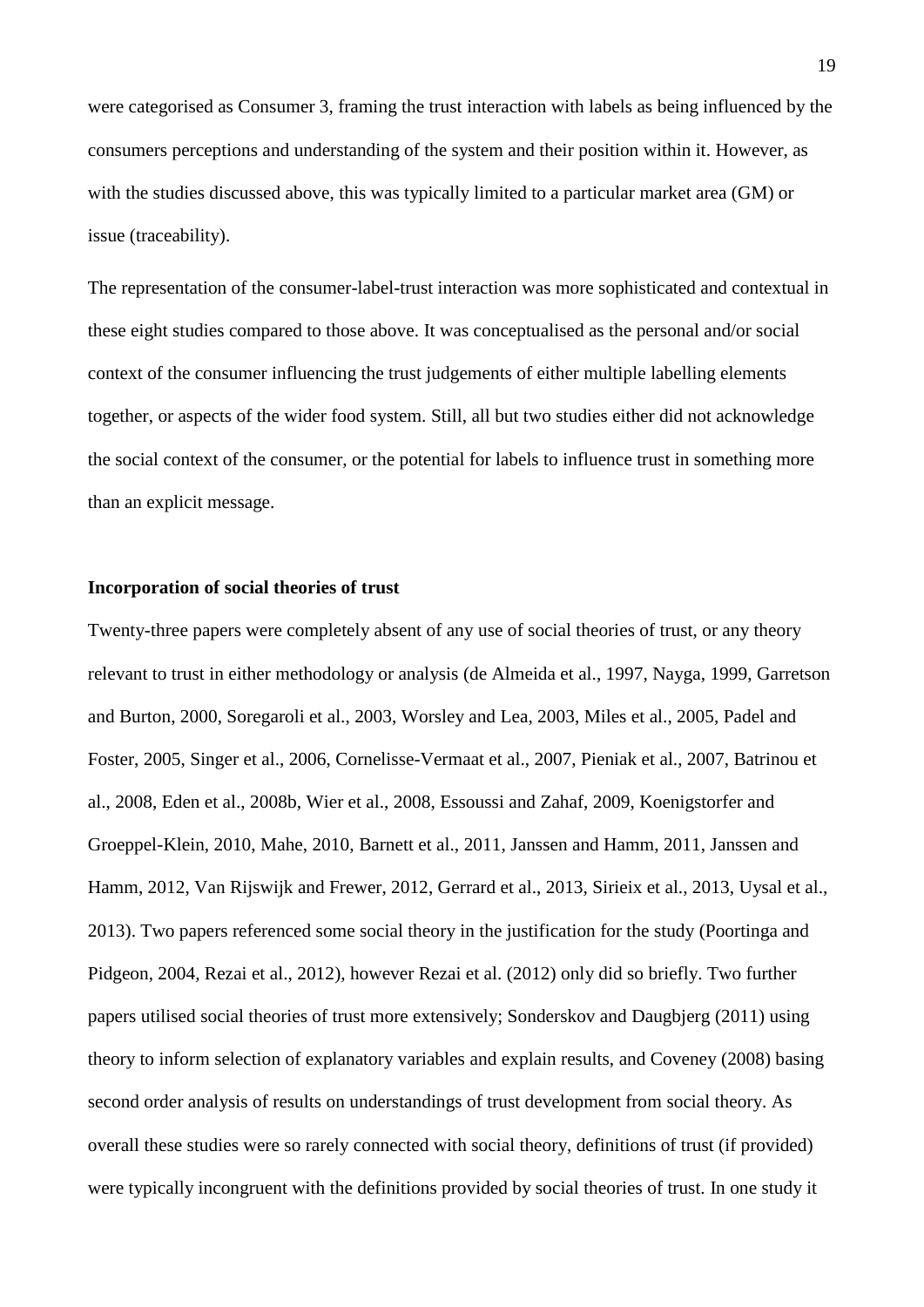was expressed that participants 'had no option but to trust the information' [provided on the package] due to their own lack of knowledge and agency compared to the massive food industry [\(Eden et al., 2008b\)](#page-27-6). Theoretically this would not be described as trust as there is no option to remove oneself from the trusting situation [\(Gambetta, 1988\)](#page-28-10), nor would it be described as confidence as the consumer is clearly aware of and has considered the risks of trusting [\(Luhmann,](#page-29-2)  [1979,](#page-29-2) [1988\)](#page-29-4), but would be better described as dependence, or hope [\(Gambetta, 1988,](#page-28-10) [Meyer and](#page-30-10)  [Ward, 2013\)](#page-30-10). This difference has significant implications for how vulnerable consumers are seen to be, and therefore the corresponding actions required to address the problem. Often 'credible' and 'sceptical' were used as synonyms for (dis)trust and confidence, despite the fact that they have a different meaning to trust in the theoretical literature. The use of these terms potentially takes the emphasis off the trustworthiness (or not) of the system and places the focus of the problem on individual characteristics of consumers.

A number of papers also confused the function of trust, indicating assurance from stricter certification schemes builds trust [\(Janssen and Hamm, 2011,](#page-28-8) [Gerrard et al., 2013,](#page-28-6) [Sirieix et al.,](#page-31-1)  [2013\)](#page-31-1), an example being 'Trust is built by having audit and enforcement systems in place to ensure accuracy of the label' [\(Sirieix et al., 2013, p. 150\)](#page-31-1). However, rather than enhance trust these actions reduce the need for trust. Gambetta [\(1988\)](#page-28-10) discusses that with greater restriction of possible future behaviour through contracts and other forms of coercion, uncertainty is reduced, and therefore trust becomes less relevant. Having enforcement and regulation such that noncompliance results in prosecution makes compliance with expectations almost certain, therefore reducing to a minimum the uncertainty that trust bridges. The proposed actions are mechanisms of social control used when the level of trust has been shown to be no longer sufficient for system function [\(Barber, 1983\)](#page-26-1).

#### **DISCUSSION**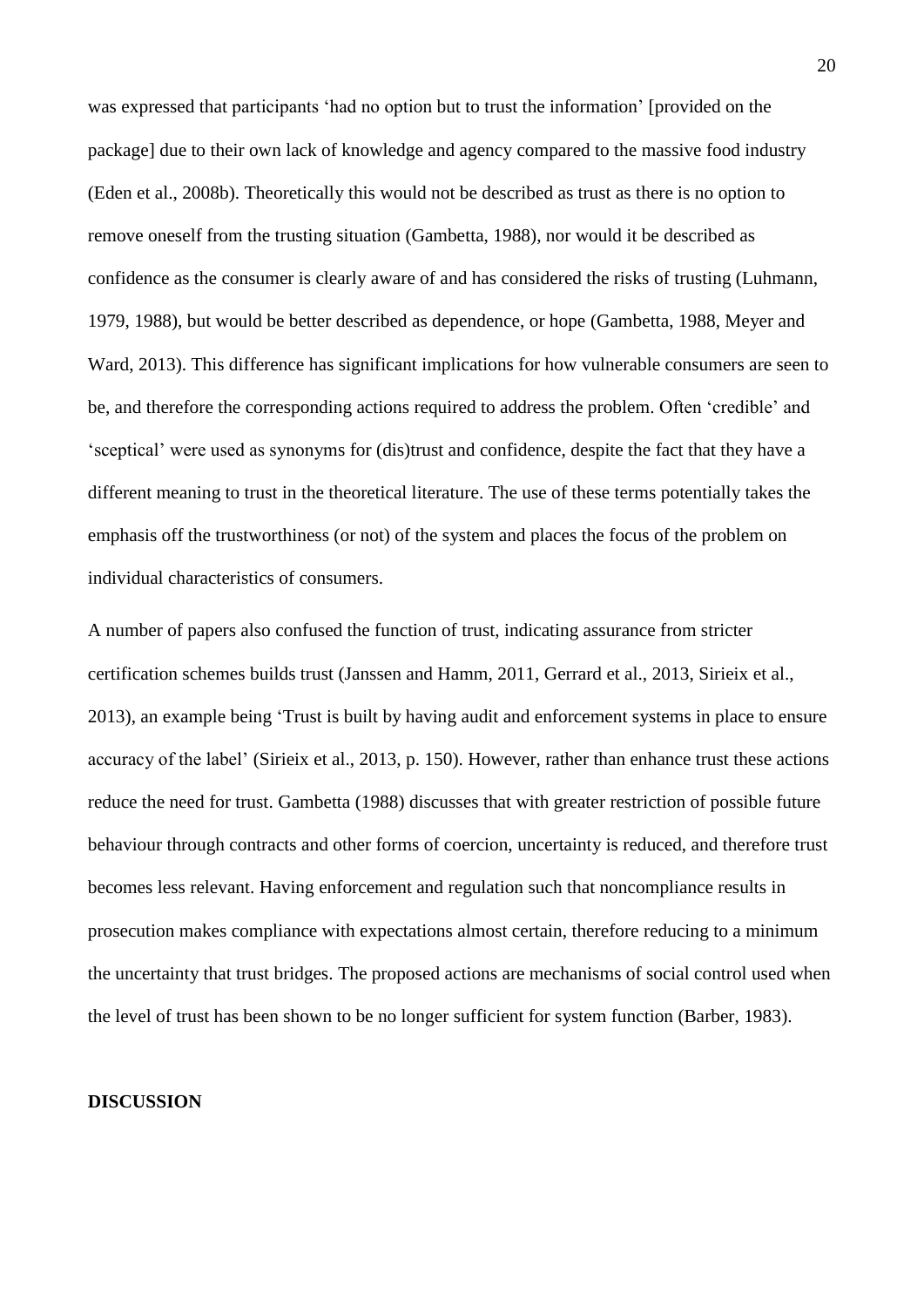Consumer distrust in conventional food systems presents a problem for food industry and governments alike. Trust erosion undermines expert nutrition advice and supports an ever growing movement of consumers toward unorthodox and, at times, nutritionally risky food choices and consumption patterns (Coveney 2008). The role of food labelling in fostering trust is increasingly recognised as one of many important considerations for policy to help address consumer distrust. This renders an understanding of how food labelling influences trust pertinent and focuses attention squarely on research investigating food labelling and trust. This review aimed to synthesise and critically analyse this disparate literature to identify what is and is not known about food labelling and consumer trust. The findings indicate consumers are continuously forming trust judgements related to specific products, product markets, system actors and system function in their interaction with food. It is also clear that food labelling is a key focal point for forming these judgements, as suggested by Bildtgard [\(2008\)](#page-26-0). This literature does not however provide a comprehensive picture of how consumers form trust judgements around food labelling.

The findings in many cases provide support for the conceptualisation of consumer trust judgements formed around food labelling proposed in figure 1. It was repeatedly shown that trust in the messenger (a label characteristic) is fundamental for trust in the message. There were also glimpses of labelling playing a larger role in enabling consumers to form trust judgements about food systems, the actors within them and how they are governed. This however was not explored comprehensively, but rather often discussed briefly and unprompted by participants, or with reference to only one market area. This demonstrates the need for theoretical considerations of trust in relation to food labelling, with this being a key area for further empirical investigation. Thus, the conceptualisation proposed in figure 1 may be used in future empirical research to outline unambiguously where consumers are placing trust. This in turn will enable clearer identification of what the implications of the research are. This is crucially important as currently there is evidently widespread confusion about this, as this review demonstrates. The conceptualisation could, and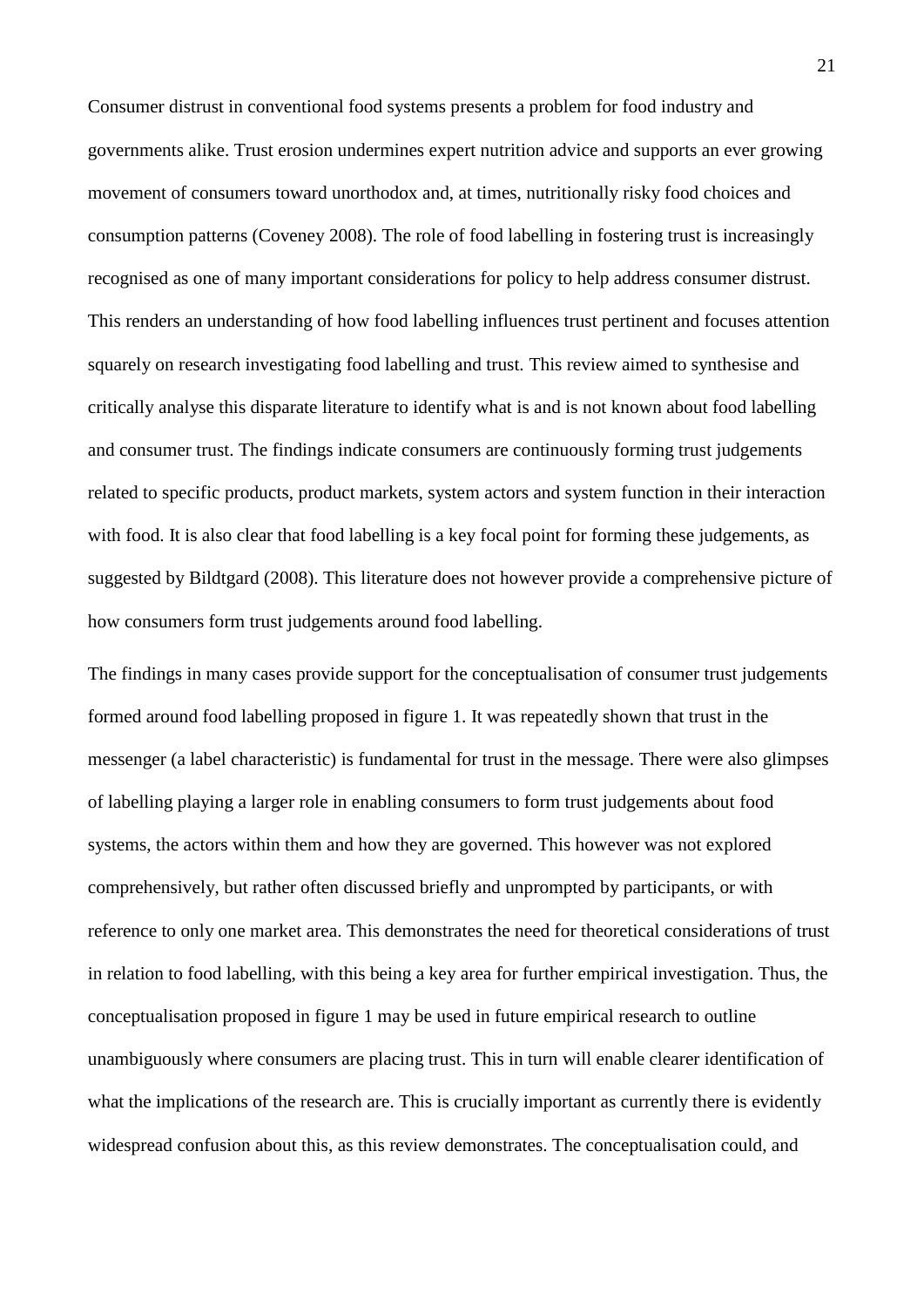should, be used in both designing empirical research studies to make explicit the trust judgement being investigated, and in interpreting the results of any such study.

To be applicable and useful, future research must reflect the complexities of the interaction between consumer and label. Much of this research confirms that label messages are not judged in isolation from the rest of the package – or, indeed, the system – but that labelling is a highly complex combination of messages, the meanings of which consumers interweave with their own knowledges and understandings to make sense of food labelling [\(Eden, 2011\)](#page-27-9). While many of these studies were strengthened by their inclusion of attitudes, beliefs and values in their conceptualisation of the consumer, the examination of these was typically narrowed specifically on a particular market issue, such as GM labelling. Research positioning consumers within the context of the functioning of the wider system overall is needed to facilitate a more complete understanding of the role of food labelling in influencing trust and confidence in food regulatory and supply systems. The analytical framework (table 1) used here to critique studies may be used to assess the dimensions of context considered in future research. When used in combination with the conceptualisation in figure 1, this presents a comprehensive theoretical model. This novel theoretical model should be used in designing and conducting empirical research as it enables research to adequately reflect the complexity of consumer trust judgements. This would be a considerable step forward from the research synthesised in this review, which was only able to allude to this complexity.

A crucial limitation of the literature reviewed is the lack of incorporation of the vast body of literature in social theory mapping how trust operates. This limits the richness of the interpretations of many of these studies in the sociological sense of understanding how the relationship between trust and labelling operates. There is much to benefit from incorporating social theory in empirical research; theory may be extended by having its assumptions and presuppositions challenged with empirical evidence, while sophisticated forms of analysis and explanation enhance the generalizability and applicability of social research [\(Layder, 1998\)](#page-29-8). 'Theory, then, should be neither a status symbol nor an optional extra in a [social] research study' [\(Silverman, 2013, p. 118\)](#page-30-11). A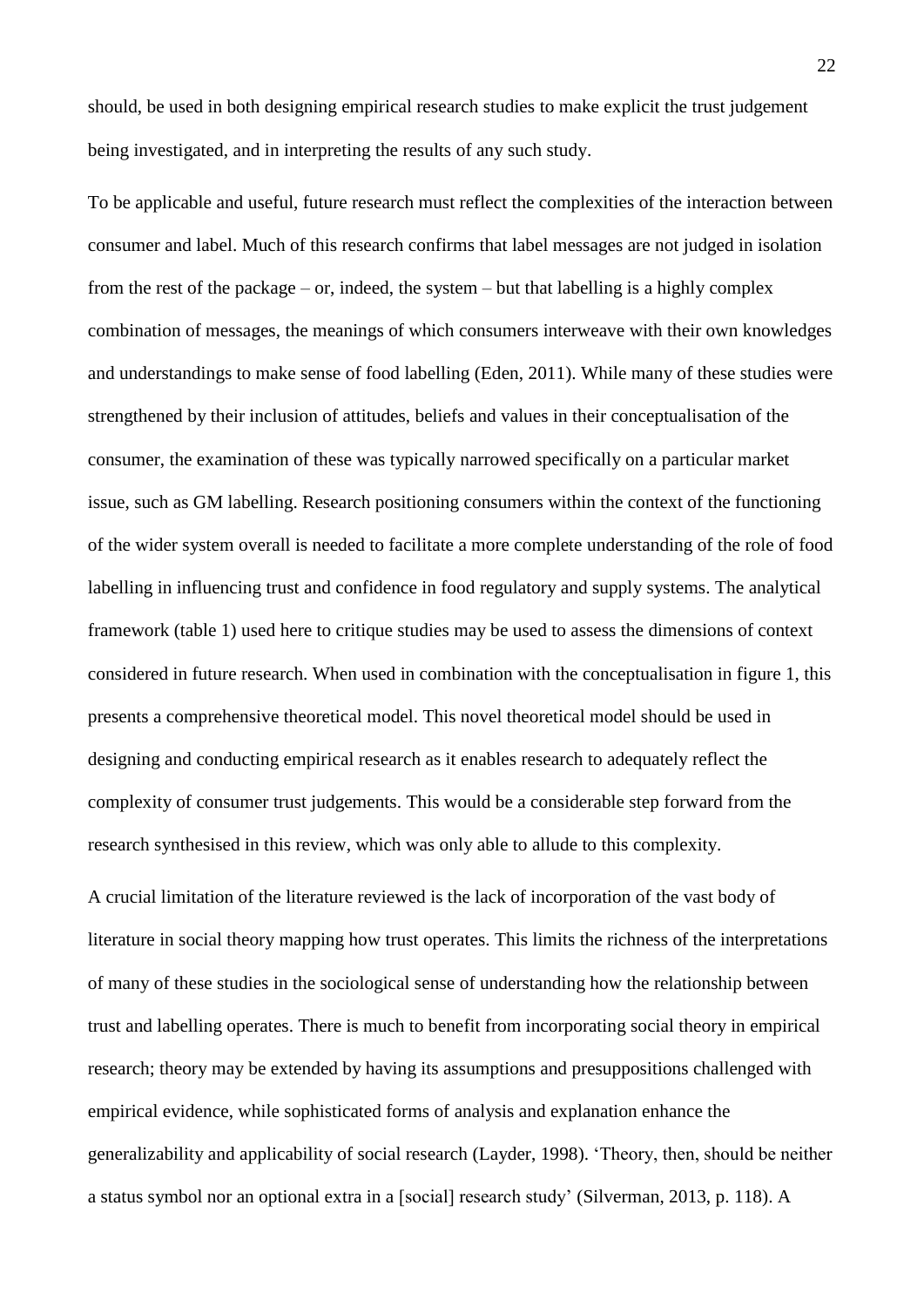primary advantage of social research is its ability to utilize theoretical ideas to provide direction for research and comprehensive, useful analysis [\(Silverman, 2013\)](#page-30-11). If social theories of trust had been consulted to inform study methods and variables of interest, as was the case in only one study, a far deeper and more transferrable understanding of why and how consumers form trust judgements around food labelling could have been achieved.

Indeed, utilising social theories of trust in the interpretation of results of the studies presented here would have enhanced the explanatory power of this research vastly. Use of theory in research can help make the leap from simple description to explanation, to understand the 'how and why' a phenomenon occurred as it did [\(Punch, 2005\)](#page-30-0). This enriched analysis is what makes theoretically driven social research useful for policy; it facilitates more nuanced understanding and therefore the potential for a position of greater prediction and control [\(Punch, 2005\)](#page-30-0). Many of these papers were more focussed on categorising who-(dis)trusts-what and how this relates to purchase intention and label use. While this is useful data for some purposes, this narrow focus limits the body of knowledge regarding why this is so or what broader implications this may have. To not only know what the current state of affairs is, but also how and why this is the case will improve the success of policy development and implementation, and enhance strategies used by industry to support consumer trust. Theoretically driven research addressing social questions is relevant 'to grasping the likely consequences of whatever policies might be initiated in relation to them' [\(Giddens, 1996,](#page-28-11)  [p. 5\)](#page-28-11). If the results were placed in the context of how trust works from social theory (as proposed in Figure 1), the implications for policy may be clearer. Economically speaking, as many of the questions addressed by public policy are sociological [\(Giddens, 1996\)](#page-28-11), using social research to inform policy decisions is likely to help prevent inefficient resource use and ill-advised decisions [\(Landry et al., 2003\)](#page-29-9). Certainly, in a time of increasing competition for scarce food labelling space, understanding the generation of systems trust through the label provides a new lens to critically assess these competing demands.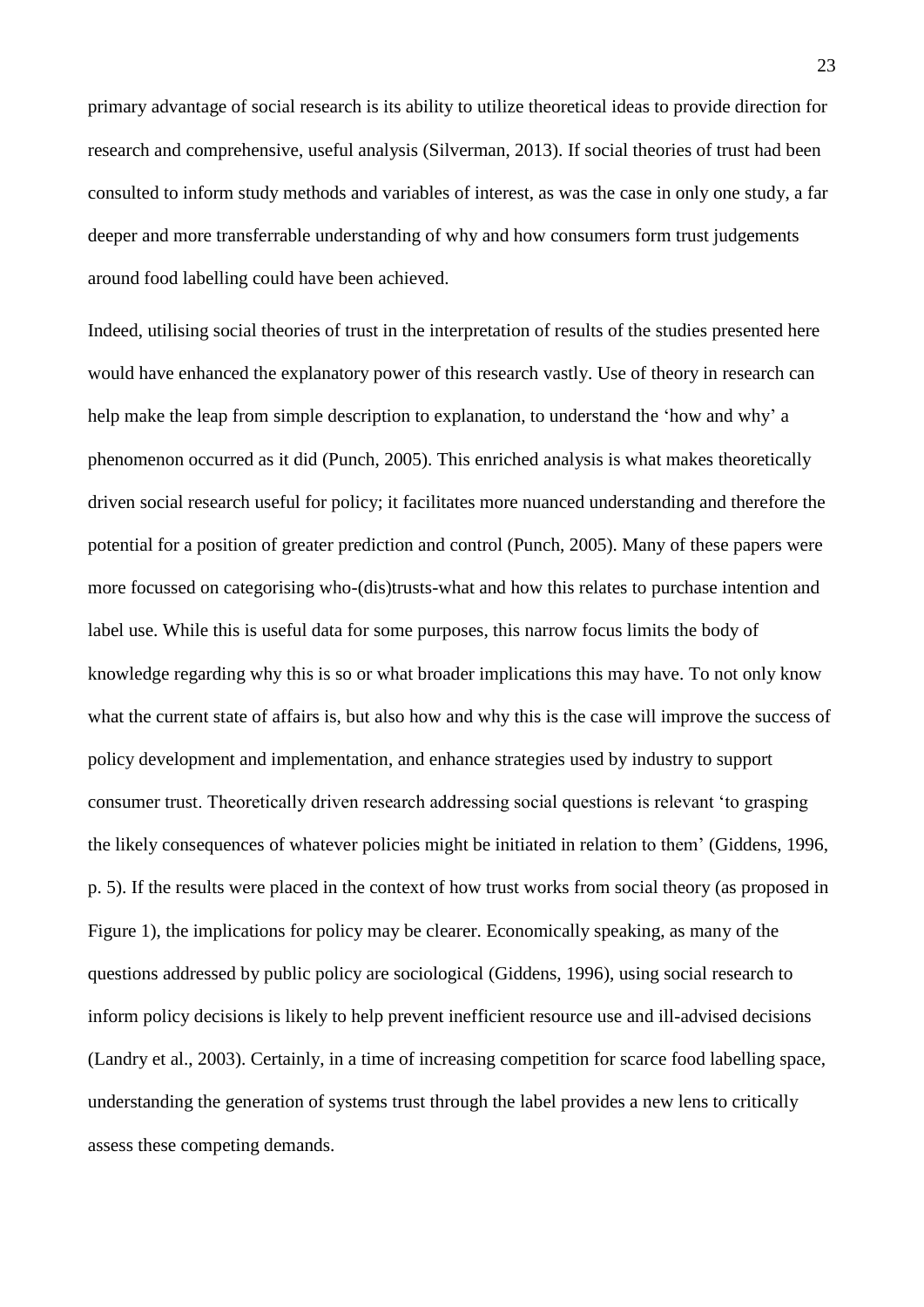There may be a number of reasons for the lack of use of theory in this research. Layder [\(1998\)](#page-29-8) cites the specialist and segregated nature of academic publication outlets as reinforcing the separation between theoretical and empirical social research. However, a more direct reason for both the lack of trust theory and limited framing of the consumer-label-trust interaction shown here is that just over half of the studies specifically aimed to explore trust or confidence, the remaining studies examining other aims (for example willingness-to-pay for certain labels). While the aims unrelated to trust reflect worthy questions and are useful in their own right, the focussed attention on other theoretical or empirical investigation means their results regarding trust are limited for the purposes of this review (developing a comprehensive conceptualisation of food labelling and trust). However, all studies still reported results relating to trust and labelling, and therefore contribute to the body of knowledge regarding the relationship. This justifies their inclusion in this review, and opens them to critique of their methods related to their framing of the label-consumer-trust interaction.

An issue in conducting the present review was found to be the interchangeable use of a number of words with trust, where authors seem to be referring to trust but using words that are not theoretically synonymous with trust, such as 'scepticism'. Thus structuring a search to enable complete confidence that every single paper with potential relevance is included is difficult at this time. Further to this, trust has been conceptualised here as thoroughly and inclusively as possible, however we acknowledge that it is only one way to examine it. Our inclusion and exclusion criteria reflect our conceptualisation of trust, and therefore exclude studies with operationalisations of trust that fall outside our scope. However, we have been transparent about papers excluded based on inclusion/exclusion criteria in the methods section, and the scope of both the search and conceptualisation provides a solid basis upon which to draw the above conclusions regarding empirical gaps in this field of study. A final limitation of this review is the exclusion of non-English language reports. In particular there may be relevant data in the Swedish doctoral thesis presented by Bildtgard. Due to practical resource and time constraints inclusion of non-English reports was not possible.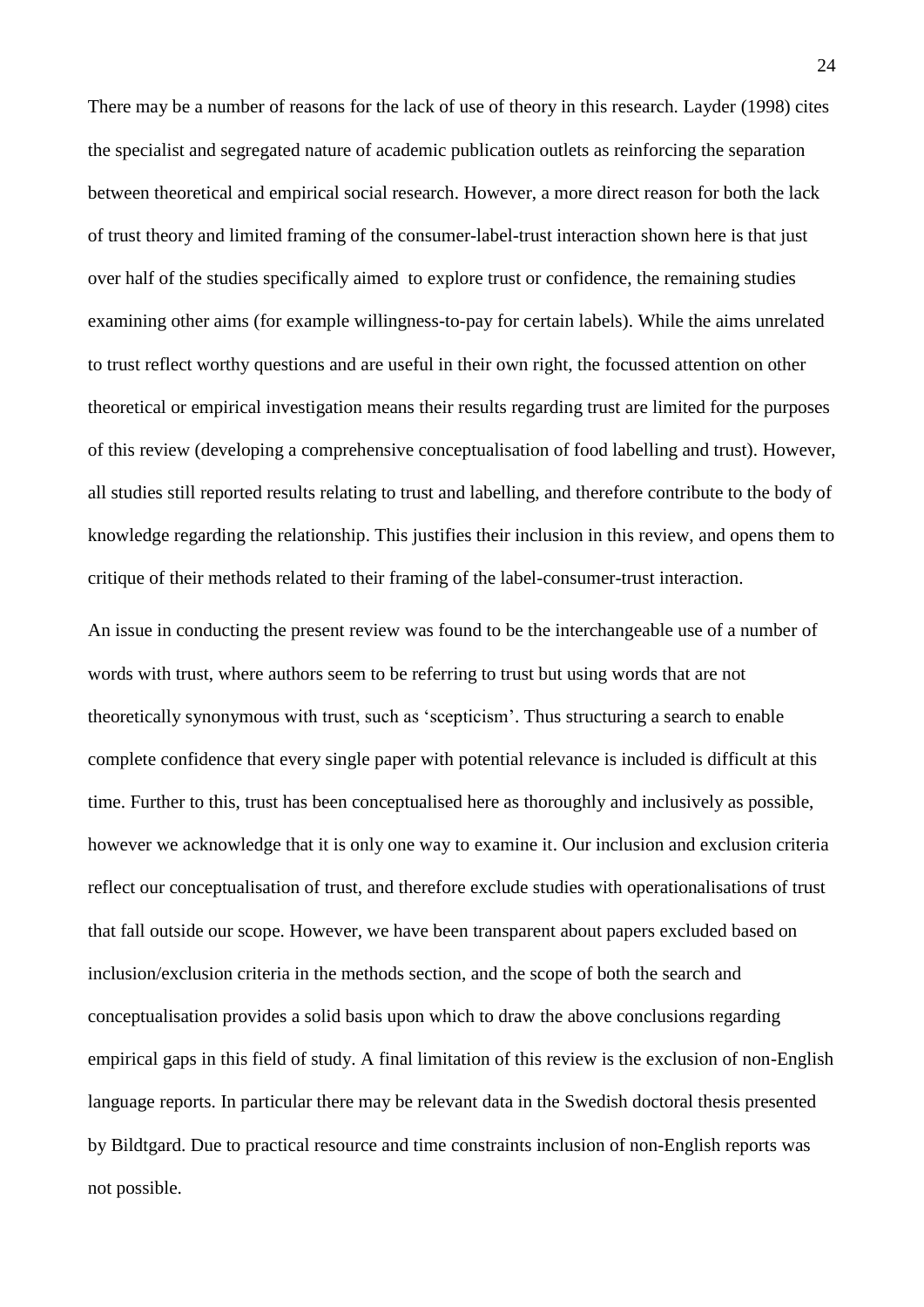Finally, very little of this work was conducted outside of Europe, with the majority in the United Kingdom. Differences in political environment and food supply system structure, food regulation, as well as food culture may be expected to influence the consumer-label-trust interaction, therefore results from Europe alone cannot necessarily be generalised worldwide. Additionally, controversial food technologies and upcoming markets dominated the type of food labels studied, with only one focussing on the label as it is received by the consumer – as a whole. Therefore the general, broad role of food labels in building trust, not in relation to any particular issue, remains unexplored.

# **CONCLUSIONS**

It is commonly cited by policy makers and academics that food labelling reinforces confidence and trust in food regulatory and supply systems. Deep consideration of this statement suggests consumers may not only have trust *in* food labelling, but potentially develop trust in the wider food system *through* food labelling. This review makes clear that this relationship remains to be investigated empirically; current literature examining trust in relation to labelling predominantly exploring trust *in* labelling, with very little entertaining the possibility of trust *through* food labelling. This is because to date, few studies have comprehensively conceptualised labelling as anything other than a direct message communicated to consumers. Thus the potential role of food labelling in engendering trust in food systems through being a representative of them remains largely unexplored. Additionally, the vast majority of research investigating trust in relation to food labelling is atheoretical. As such, a very common conclusion and policy recommendation offered by these papers is to increase assurance through strict governance and enforcement of labelling, as this builds consumer trust in food systems; however this confuses the role of trust. Trust is needed where there is no assurance, trust is the bridging of uncertainty and lack of knowledge; trust is vulnerability.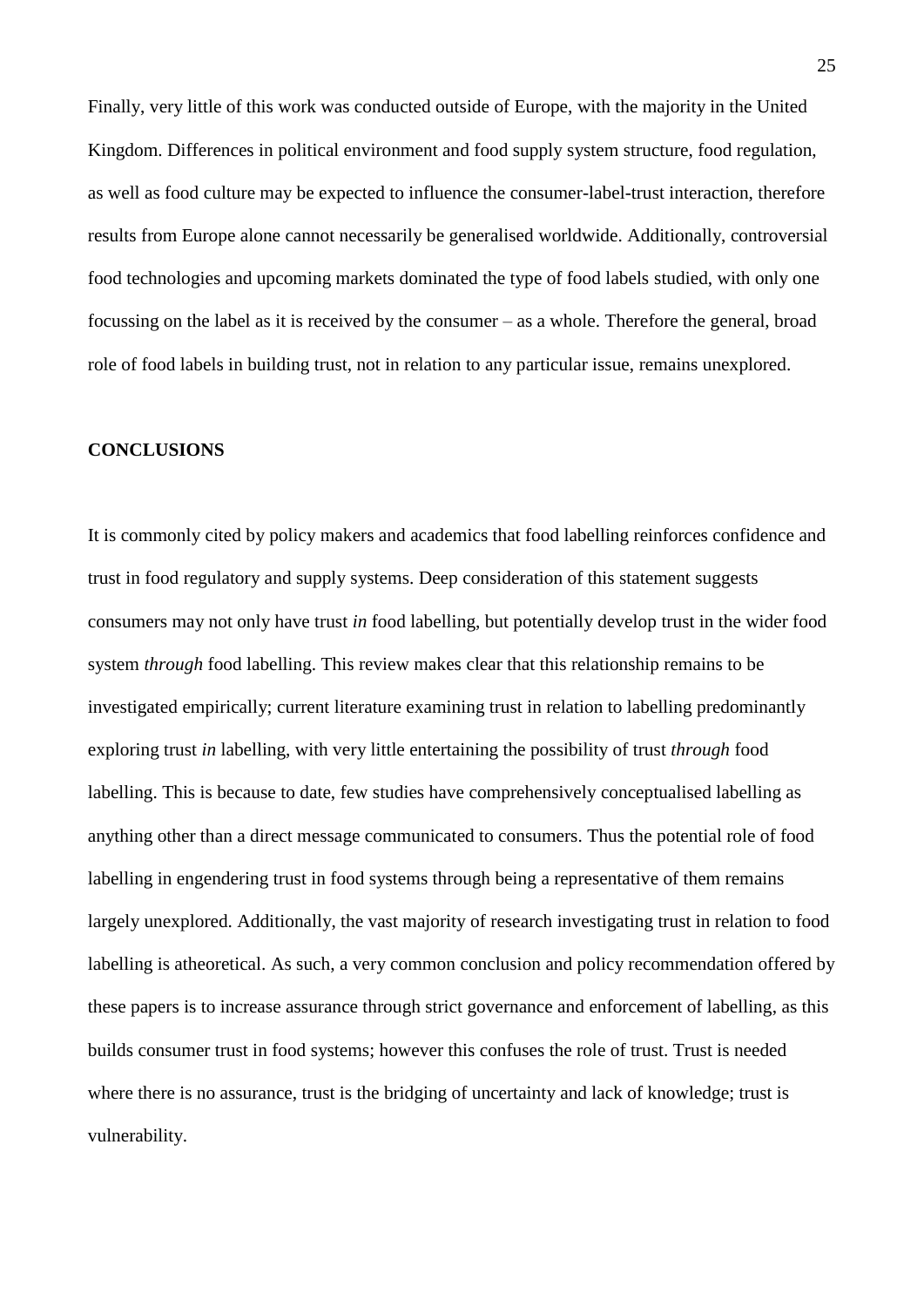The fragmented and unfocussed nature of the findings of this literature exploring trust and food labelling widely opens the door to further empirical study. Future research must comprehensively conceptualise the consumer-label-trust interaction to provide a complete picture of how trust works in relation to labelling. Research must move past a narrow, literal view of food labelling, and explore the symbolic, representative role labels may have. Here we have provided a means to move forward with this research through the proposal of a novel and theoretically informed model.

## **REFERENCES**

- <span id="page-26-3"></span>Bacchi, C. (2009), *Analysing policy: what's the problem represented to be?*, Pearson Australia, New South Wales.
- <span id="page-26-4"></span>Bacchi, C. (2012), "Why study problematizations? Making politics visible", *Open Journal of Political Science,* Vol. 2**,** pp. 1-8.
- <span id="page-26-2"></span>Barbalet, J. (2009), "A characterization of trust, and its consequences", *Theory and Society,* Vol. 38**,** pp. 367-382.
- <span id="page-26-1"></span>Barber, B. (1983), *The logic and limits of trust,* Rutgers, USA.
- <span id="page-26-7"></span>Barnett, J., Leftwich, J., Muncer, K., Grimshaw, K., Shepherd, R., Raats, M. M., Gowland, M. H. & Lucas, J. S. (2011), "How do peanut and nut-allergic consumers use information on the packaging to avoid allergens?", *Allergy,* Vol. 66**,** pp. 969-978.
- <span id="page-26-6"></span>Batrinou, A. M., Spiliotis, V. & Sakellaris, G. (2008), "Acceptability of genetically modified maize by young people", *British Food Journal,* Vol. 110**,** pp. 250-259.
- <span id="page-26-5"></span>Bernues, A., Olaizola, A. & Corcoran, K. (2003), "Labelling information demanded by European consumers and relationships with purchasing motives, quality and safety of meat", *Meat Science,* Vol. 65**,** pp. 1095-1106.
- <span id="page-26-0"></span>Bildtgard, T. (2008), "Trust in food in modern and late-modern societies", *Social Science Information,* Vol. 47**,** pp. 99-128.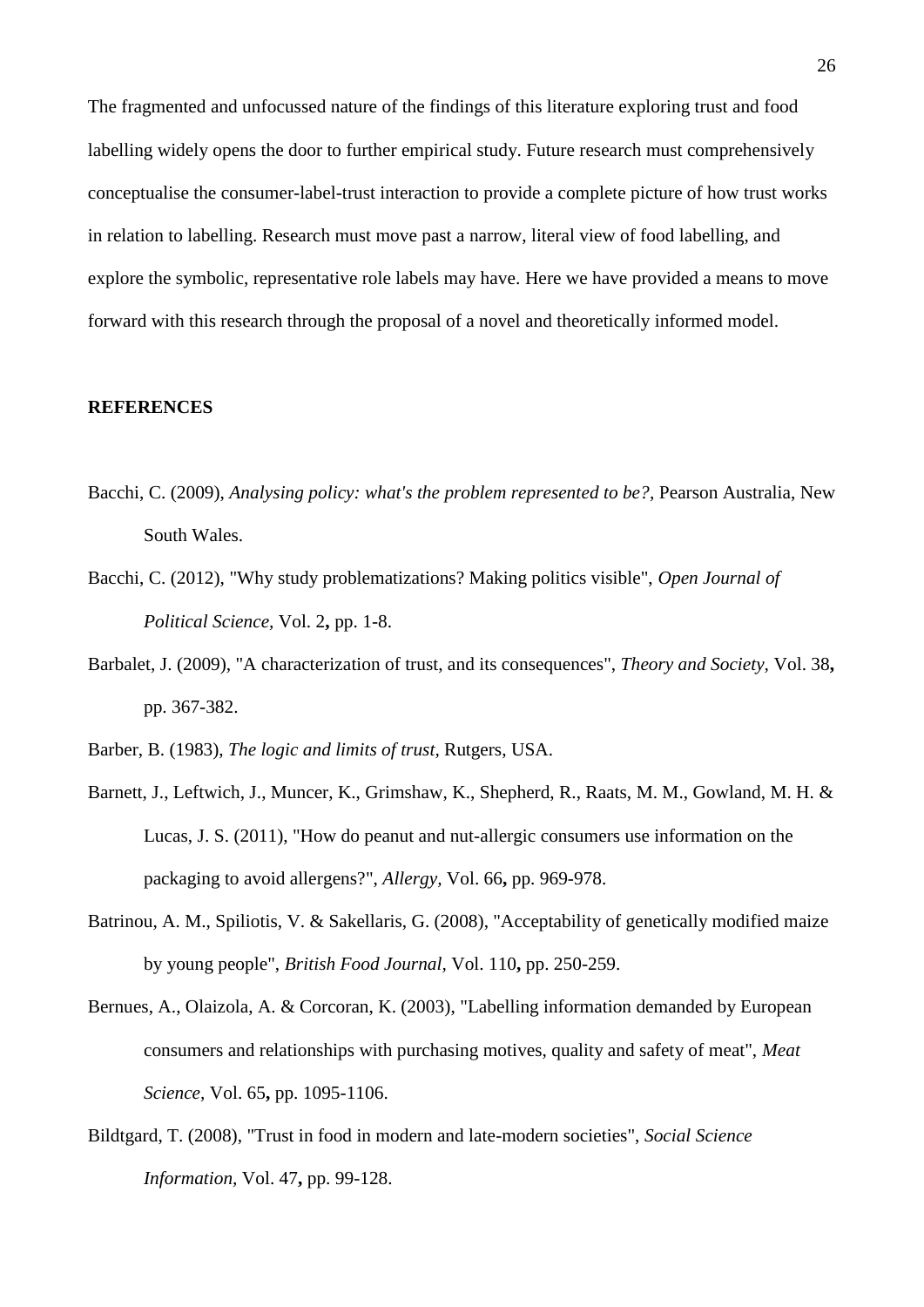- <span id="page-27-1"></span>Blewett, N., Goddard, N., Pettigrew, S., Reynolds, C. & Yeatman, H. (2011), *Labelling Logic: Review of Food Labelling Law and Policy,* Department of Health and Ageing, Canberra, Australia.
- <span id="page-27-4"></span>Cochrane, N. J., Saranathan, S., Morgan, M. V. & Dashper, S. G. (2006), "Fluoride content of still bottled water in Australia", *Australian Dental Journal,* Vol. 51**,** pp. 242-244.
- <span id="page-27-7"></span>Cornelisse-Vermaat, J. R., Jes, E. B., Frewer, L. & Voordouw, J. (2007), "The importance of accurate and understandable food allergen labelling for food-allergic consumers", *Agro Food Industry Hi-Tech,* Vol. 18**,** pp. 25-27.
- <span id="page-27-3"></span>Coveney, J. (2008), "Food and trust in Australia: building a picture", *Public Health Nutrition,* Vol. 11**,** pp. 237-245.
- <span id="page-27-5"></span>Coveney, J. (2010), "Analyzing public health policy: three approaches", *Health promotion practice,* Vol. 11**,** pp. 515-521.
- <span id="page-27-8"></span>De Almeida, M. D. V., Graca, P., Lappalainen, R., Giachetti, I., Kafatos, A., De Winter, A. M. R. & Kearney, J. M. (1997), "Sources used and trusted by nationally-representative adults in the European Union for information on healthy eating", *European Journal of Clinical Nutrition,* Vol. 51**,** pp. S16-S22.
- <span id="page-27-9"></span>Eden, S. (2011), "Food labels as boundary objects: How consumers make sense of organic and functional foods", *Public Understanding of Science,* Vol. 20**,** pp. 179-194.
- <span id="page-27-2"></span>Eden, S., Bear, C. & Walker, G. (2008a), "Mucky carrots and other proxies: Problematising the knowledge-fix for sustainable and ethical consumption", *Geoforum,* Vol. 39**,** pp. 1044-1057.
- <span id="page-27-6"></span>Eden, S., Bear, C. & Walker, G. (2008b), "Understanding and (dis)trusting food assurance schemes: Consumer confidence and the 'knowledge fix'", *Journal of Rural Studies,* Vol. 24**,** pp. 1-14.
- <span id="page-27-0"></span>Einsiedel, E. F. (2002), "GM food labeling - The interplay of information, social values, and institutional trust", *Science Communication,* Vol. 24**,** pp. 209-221.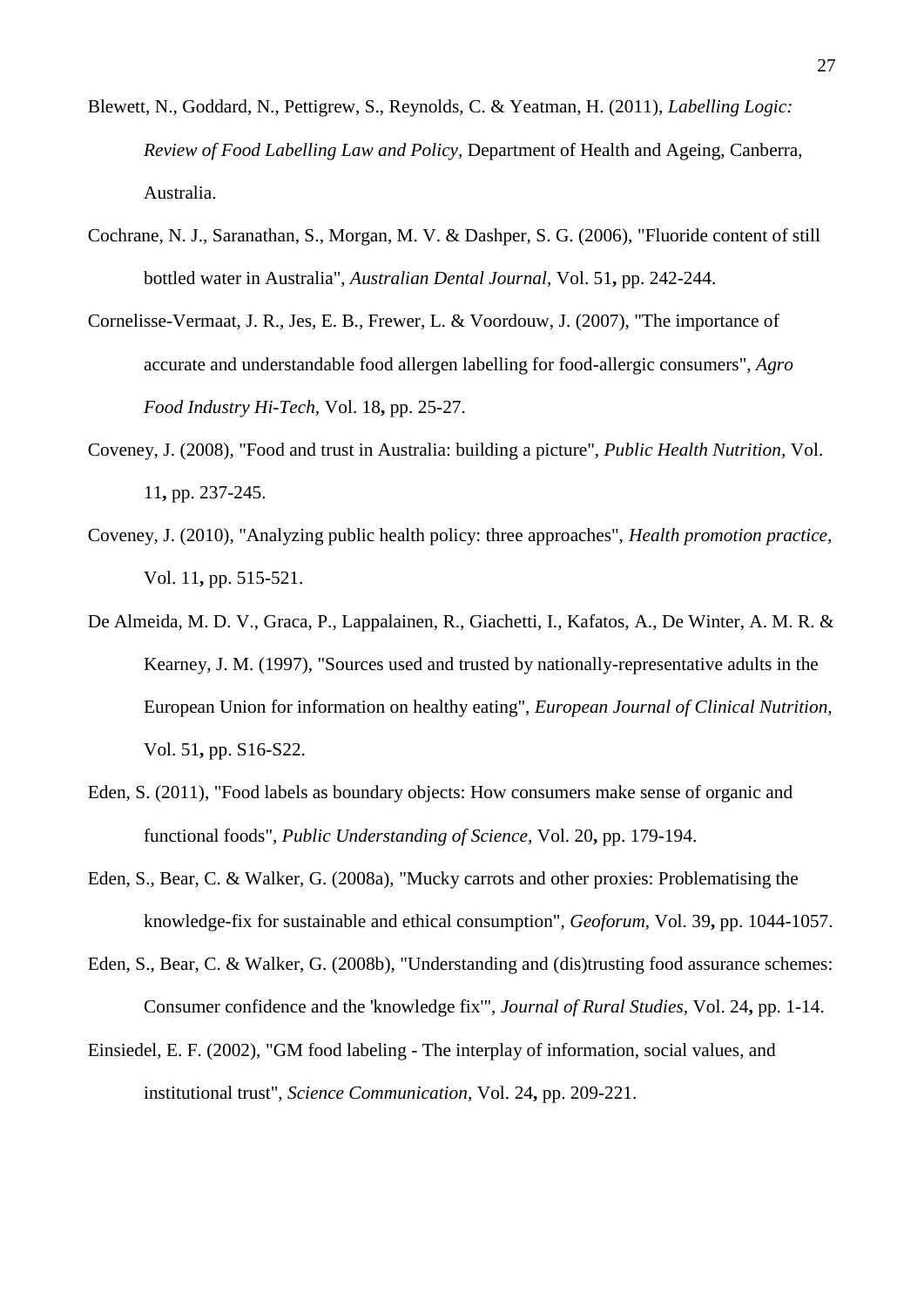- <span id="page-28-1"></span>Ekici, A. (2004), "Consumer trust and distrust in the food system: Some implications for the debates on food biotechnologies", in Kahn, B. E. & Luce, M. F. (Eds.), *Advances in Consumer Research,* Association for Consumer Research, Valdosta, pp. 555-563.
- <span id="page-28-7"></span>Essoussi, L. H. & Zahaf, M. (2009), "Exploring the decision-making process of Canadian organic food consumers: Motivations and trust issues", *Qualitative Market Research,* Vol. 12**,** pp. 443-459.
- <span id="page-28-4"></span>Foucault, M. (1981), "So is it important to think?", in Faubion, J. (Ed.) *Power: Essential works of Foucault 1954-1984,* The New Press, New York, pp. 454-458.
- <span id="page-28-10"></span>Gambetta, D. (1988), "Can we trust trust?", in Gambetta, D. (Ed.) *Trust: Making and breaking cooperative relations,* Basil Blackwell, Oxford, pp. 213-237.
- <span id="page-28-9"></span>Garretson, J. A. & Burton, S. (2000), "Effects of nutrition facts panel values, nutrition claims, and health claims on consumer attitudes, perceptions of disease-related risks, and trust", *Journal of Public Policy and Marketing,* Vol. 19**,** pp. 213-227.
- <span id="page-28-5"></span>Gellynck, X., Verbeke, W. & Vermeire, B. (2006), "Pathways to increase consumer trust in meat as a safe and wholesome food", *Meat Science,* Vol. 74**,** pp. 161-171.
- <span id="page-28-6"></span>Gerrard, C., Janssen, M., Smith, L., Hamm, U. & Padel, S. (2013), "UK consumer reactions to organic certification logos", *British Food Journal,* Vol. 115**,** pp. 727-742.
- <span id="page-28-2"></span>Giddens, A. (1990), *The consequences of modernity,* Stanford University Press, Stanford.

<span id="page-28-11"></span>Giddens, A. (1996), *In defence of sociology,* Polity Press, Cambridge.

- <span id="page-28-0"></span>Grunert, K. G. & Wills, J. M. (2007), "A review of European research on consumer response to nutrition information on food labels", *Journal of Public Health,* Vol. 15**,** pp. 385-399.
- <span id="page-28-3"></span>Hardin, R. (2001), "Conceptions and explanations of trust", in Cook, K. (Ed.) *Trust in Society,* Russell Sage Foundation, New York, pp. 3-39.
- <span id="page-28-8"></span>Janssen, M. & Hamm, U. (2011), "Consumer perception of different organic certification schemes in five European countries", *Organic Agriculture,* Vol. 1**,** pp. 31-43.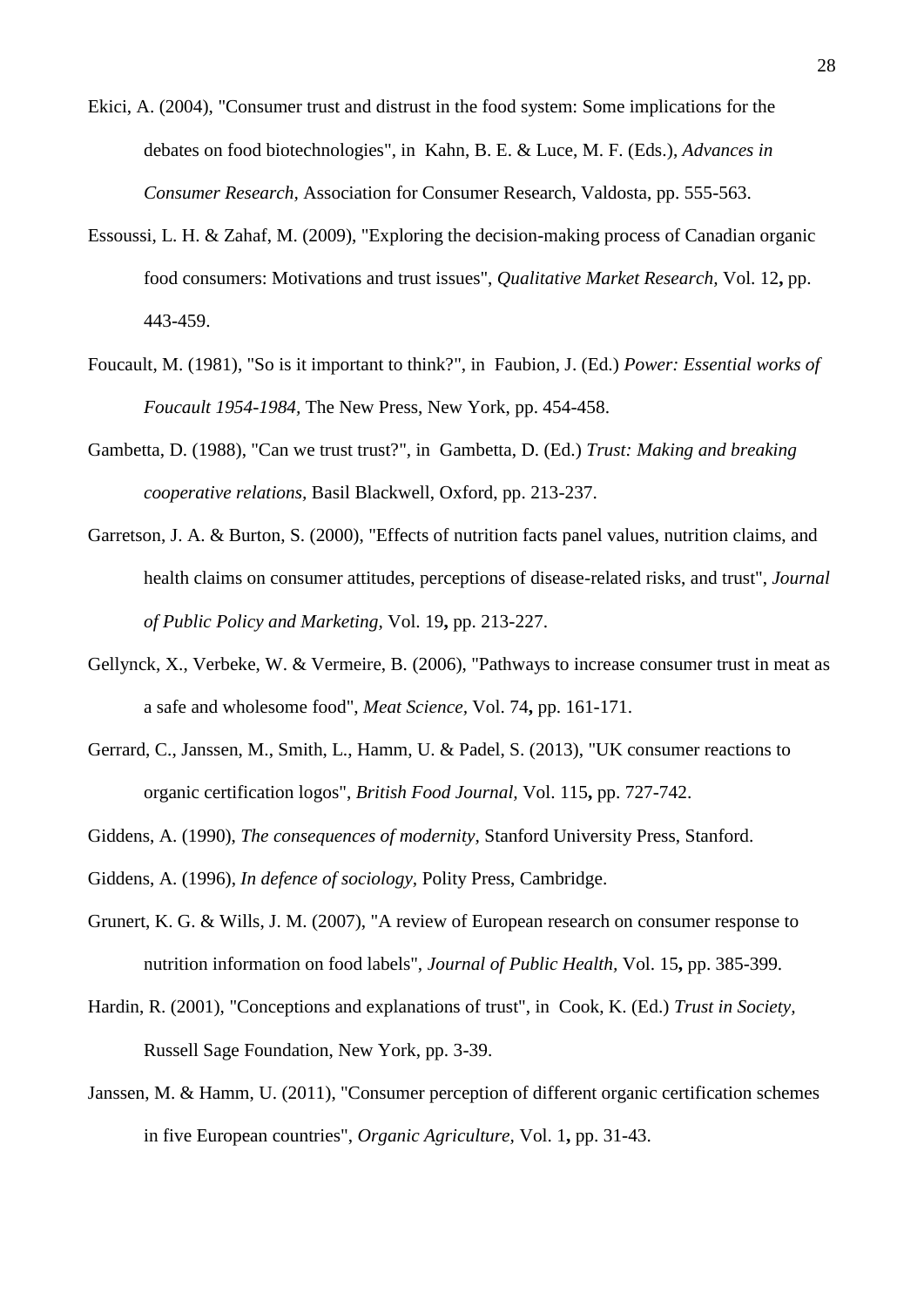- <span id="page-29-6"></span>Janssen, M. & Hamm, U. (2012), "Product labelling in the market for organic food: Consumer preferences and willingness-to-pay for different organic certification logos", *Food Quality and Preference,* Vol. 25**,** pp. 9-22.
- <span id="page-29-1"></span>Jay-Russell, M. (2010), "Raw (unpasteurized) milk: are health-conscious consumers making an unhealthy choice?", *Clinical Infectious Diseases,* Vol. 51**,** pp. 1418-1419.
- <span id="page-29-7"></span>Koenigstorfer, J. & Groeppel-Klein, A. (2010), "Examining the use of nutrition labelling with photoelicitation", *Qualitative Market Research,* Vol. 13**,** pp. 389-413.
- <span id="page-29-0"></span>Kolodinsky, J. (2012), "Persistence of health labeling information asymmetry in the united states: Historical perspectives and twenty-first century realities", *Journal of Macromarketing,* Vol. 32**,** pp. 193-207.
- <span id="page-29-9"></span>Landry, R., Lamari, M. & Amara, N. (2003), "The Extent and Determinants of the Utilization of University Research in Government Agencies", *Public Administration Review,* Vol. 63**,** pp. 192-205.
- <span id="page-29-8"></span>Layder, D. (1998), *Sociological practice: linking theory and social research*, SAGE Publications, London.
- <span id="page-29-2"></span>Luhmann, N. (1979), *Trust and Power: Two works by Niklas Luhmann,* John Wiley & Sons, Chichester.
- <span id="page-29-4"></span>Luhmann, N. (1988), "Familiarity, Confidence, Trust: Problems and Alternatives", in Gambetta, D. (Ed.) *Trust: Making and Breaking Cooperative Relations,* Basil Blackwell, Oxford, pp. 94- 107.
- <span id="page-29-5"></span>Mahe, T. (2010), "Are Stated Preferences Confirmed by Purchasing Behaviours? The Case of Fair Trade-Certified Bananas in Switzerland", *Journal of Business Ethics,* Vol. 92**,** pp. 301-315.
- <span id="page-29-3"></span>Meyer, S., Henderson, J., Ward, P. & Coveney, J. (2012), "Reconnecting Australian consumers and producers: Identifying problems of distrust.", *Food Policy,* Vol. 37**,** pp. 634-640.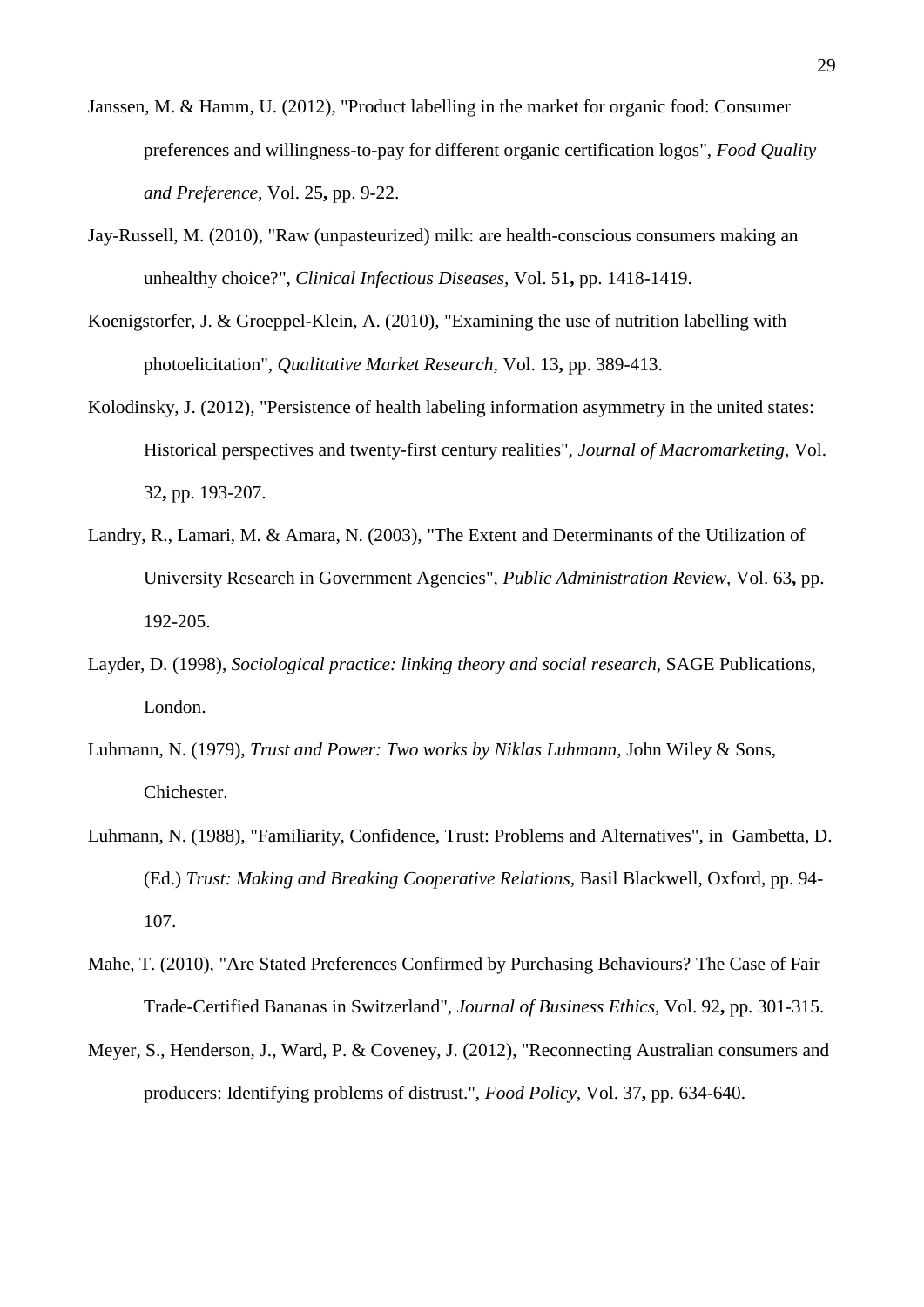- <span id="page-30-10"></span>Meyer, S. B. & Ward, P. R. (2013), "Differentiating between trust and dependence of patients with coronary heart disease: furthering the sociology of trust", *Health, Risk and Society,* Vol. 15**,** pp. 279-293.
- <span id="page-30-7"></span>Miles, S., Ueland, O. & Frewer, L. J. (2005), "Public attitudes towards genetically-modified food", *British Food Journal,* Vol. 107**,** pp. 246-262.

<span id="page-30-1"></span>Misztal, B. (1996), *Trust in Modern Societies,* Polity Press, Cambridge.

- <span id="page-30-8"></span>Nayga, R. M. (1999), "On consumers' perception about the reliability of nutrient content claims on food labels", *Journal of International Food & Agribusiness Marketing,* Vol. 11**,** pp. 43-55.
- <span id="page-30-4"></span>Padel, S. & Foster, C. (2005), "Exploring the gap between attitudes and behaviour: Understanding why consumers buy or do not buy organic food", *British Food Journal,* Vol. 107**,** pp. 606- 625.
- <span id="page-30-9"></span>Pieniak, Z., Verbeke, W., Vermeir, I., Brunso, K. & Olsen, S. O. (2007), "Consumer interest in fish information and labelling: Exploratory insights", *Journal of International Food & Agribusiness Marketing,* Vol. 19**,** pp. 117-141.
- <span id="page-30-6"></span>Poortinga, W. & Pidgeon, N. F. (2004), "Trust, the asymmetry principle, and the role of prior beliefs", *Risk Analysis,* Vol. 24**,** pp. 1475-1486.
- <span id="page-30-3"></span>Poppe, C. & Kjaernes, U. (2003), *Trust in Food in Europe: A comparative analysis,* National Institute for Consumer Research, Oslo.
- <span id="page-30-0"></span>Punch, K. (2005), *Introduction to social research: quantitative and qualitative approaches,* SAGE Publications Ltd, London.
- <span id="page-30-5"></span>Rezai, G., Mohamed, Z. & Shamsudin, M. N. (2012), "Assessment of Consumers' confidence on Halal labelled manufactured food in Malaysia", *Pertanika Journal of Social Science and Humanities,* Vol. 20**,** pp. 33-42.
- <span id="page-30-11"></span><span id="page-30-2"></span>Rowe, R. & Calnan, M. (2006), "Trust relations in health care: developing a theoretical framework for the "new" NHS", *Journal of health organization and management,* Vol. 20**,** pp. 376-96. Silverman, D. (2013), *Doing qualitative research,* SAGE Publications Ltd, London.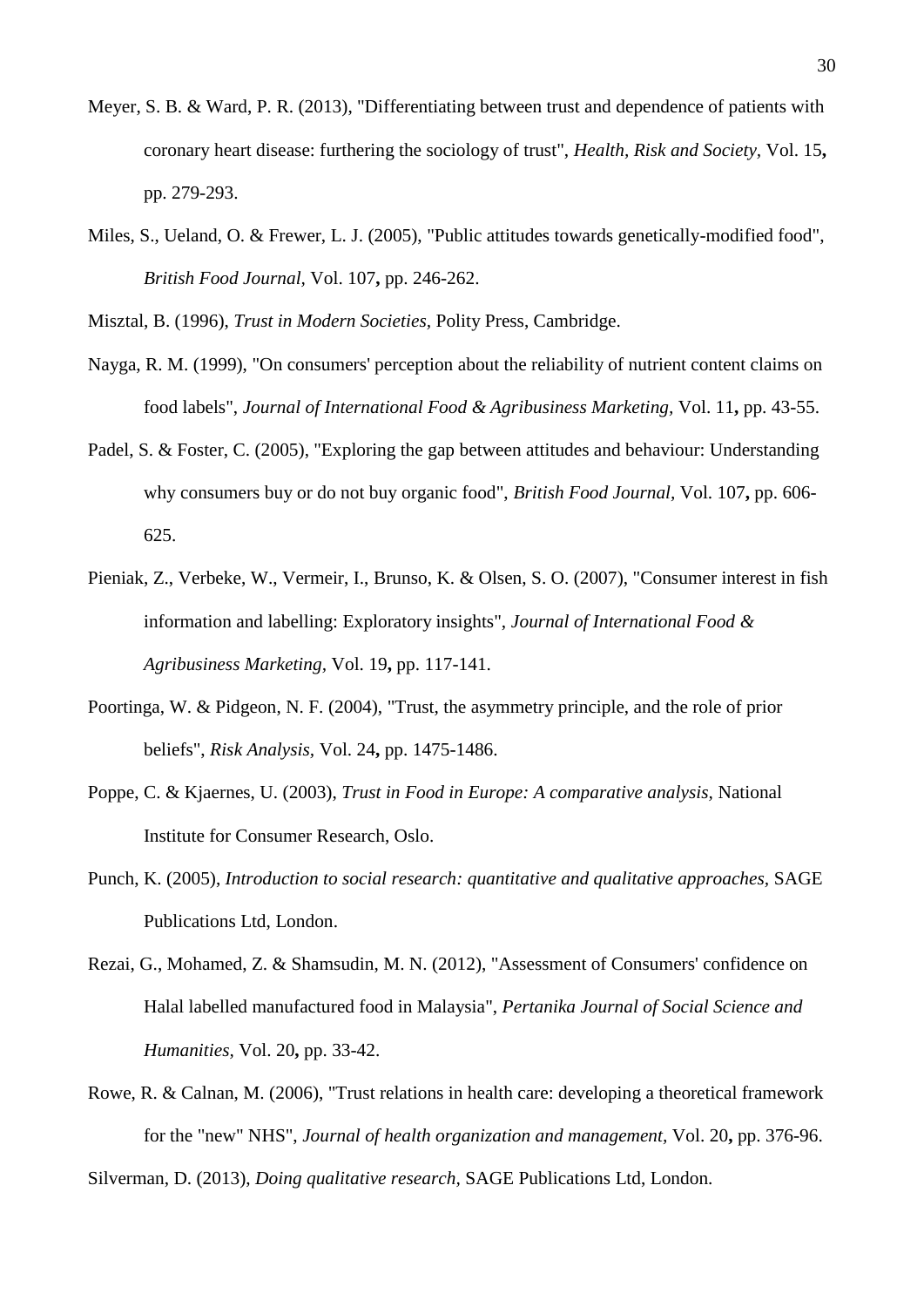- <span id="page-31-7"></span>Singer, L., Williams, P., Ridges, L., Murray, S. & Mcmahon, A. (2006), "Consumer reactions to different health claim formats on food labels", *Food Australia,* Vol. 58**,** pp. 92-97.
- <span id="page-31-1"></span>Sirieix, L., Delanchy, M., Remaud, H., Zepeda, L. & Gurviez, P. (2013), "Consumers' perceptions of individual and combined sustainable food labels: a UK pilot investigation", *International Journal of Consumer Studies,* Vol. 37**,** pp. 143-151.
- <span id="page-31-2"></span>Sonderskov, K. M. & Daugbjerg, C. (2011), "The state and consumer confidence in eco-labeling: organic labeling in Denmark, Sweden, The United Kingdom and The United States", *Agriculture and Human Values,* Vol. 28**,** pp. 507-517.
- <span id="page-31-6"></span>Soregaroli, C., Boccaletti, S. & Moro, D. (2003), "Consumer's attitude towards labeled and unlabeled GM food products in Italy", *International Food and Agribusiness Management Review,* Vol. 6**,** pp. 111-121.
- <span id="page-31-3"></span>Taylor, A. W., Coveney, J., Ward, P. R., Dal Grande, E., Mamerow, L., Henderson, J. & Meyer, S. B. (2012), "The Australian Food and Trust Survey: Demographic indicators associated with food safety and quality concerns", *Food Control,* Vol. 25**,** pp. 476-483.
- <span id="page-31-5"></span>Uysal, O. K., Miran, B., Abay, C., Boyaci, M., Janssen, M. & Hamm, U. (2013), "Factors influencing the perception of organic certification logos in Turkey", *Journal of Food Agriculture & Environment,* Vol. 11**,** pp. 40-46.
- <span id="page-31-8"></span>Van Rijswijk, W. & Frewer, L. J. (2012), "Consumer needs and requirements for food and ingredient traceability information", *International Journal of Consumer Studies,* Vol. 36**,** pp. 282-290.
- <span id="page-31-0"></span>Verbeke, W. (2005), "Agriculture and the food industry in the information age", *European Review of Agricultural Economics,* Vol. 32**,** pp. 347-368.
- <span id="page-31-4"></span>Verbeke, W. & Viaene, J. (1999), "Consumer attitude to beef quality labeling and associations with beef quality labels", *Journal of International Food & Agribusiness Marketing,* Vol. 10**,** pp. 45-65.